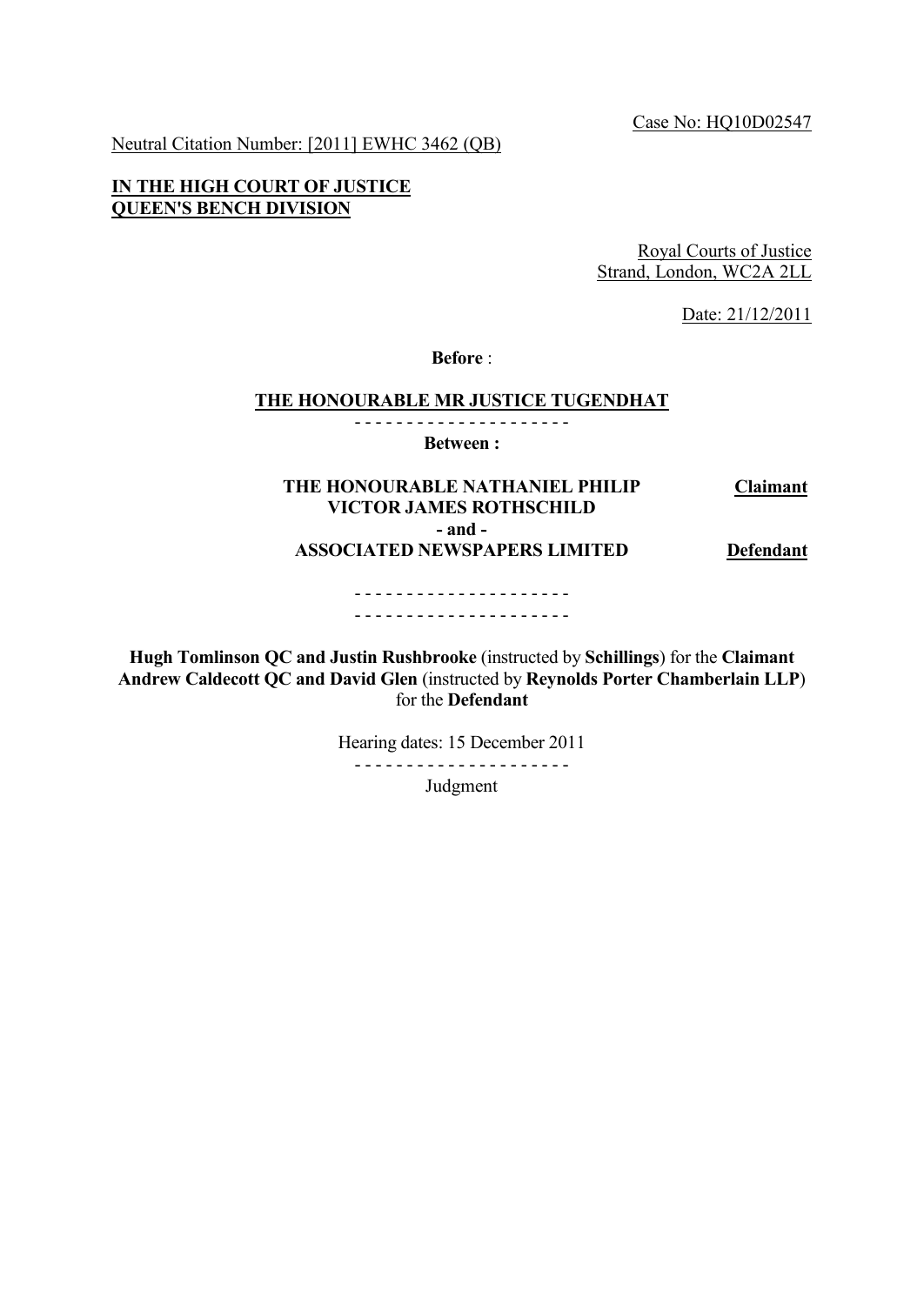# **Mr Justice Tugendhat :**

- 1. The Claimant ("Mr Rothschild") sues for libel on an article headed "EXCLUSIVE: Mandelson, an oligarch and a £500m deal" which was published by the Defendant ("ANL") in the issue of the Daily Mail dated Saturday 22 May 2011 and online ("the Article"). The Article was described as a "special investigation", and extended over the front page and pages 2, 8 and 9 of that issue. The headline on page 9 reads: "Revealed: the astonishing story of the night Lord Mandelson was flown to Moscow by private jet to join a billionaire friend desperate to strike a deal that cost British jobs".
- 2. This is the Pre-Trial Review of the action, which is fixed to take place on Monday 16 January 2012, with a time estimate of 10 days. The applications upon which I have heard argument are:
	- (1) Mr Rothschild"s application to strike out the defences of justification and honest comment pursuant to CPR Part 3.4(2)(b) and/or Part 24. This was issued on 11 November 2011;
	- (2) ANL"s application to amend its Defence, so as substantially to re-cast its defence of justification as well as to delete the plea of honest comment. This was issued five days ago on 8 December 2011;
	- (3) Mr Rothschild"s application to vary mode of trial to judge alone. This was issued three days ago on 12 December 2011.
- 3. There are two further applications upon which I have not yet heard argument:
	- (4) Mr Rothschild"s application for the trial of a preliminary issue as to meaning: this was issued three days ago on 12 December 2011;
	- (5) a relatively minor application for approval of an amended costs budget, which was issued on 12 December 2011.
- 4. Mr Rothschild sues on the whole Article. However, it is important to keep in mind that the claimant is Mr Rothschild, not Lord Mandelson. It is also important to bear in mind that this action is not about whether the deal referred to cost British jobs, nor about tariffs or EU law. It is a libel action. The defamatory meanings attributed to the Article by Mr Rothschild are the following natural and ordinary meanings:

"(1) That, for the purpose of ingratiating himself with Russian oligarch Oleg Deripaska, the Claimant took extraordinary steps to ensure the attendance of his friend, EU Trade Commissioner Lord Mandelson, at a meeting between Oleg Deripaska and American aluminium executives which he must have known Lord Mandelson had no official reason for attending and which he must or ought to have foreseen would and did bring his friend"s public offices and personal integrity into disrepute and exposed him to accusations of conflict of interest.

(2) That there were strong grounds to suspect that the Claimant had facilitated the attendance of EU Trade Commissioner Lord Mandelson at a meeting between Russian oligarch Oleg Deripaska and American aluminium executives so that Oleg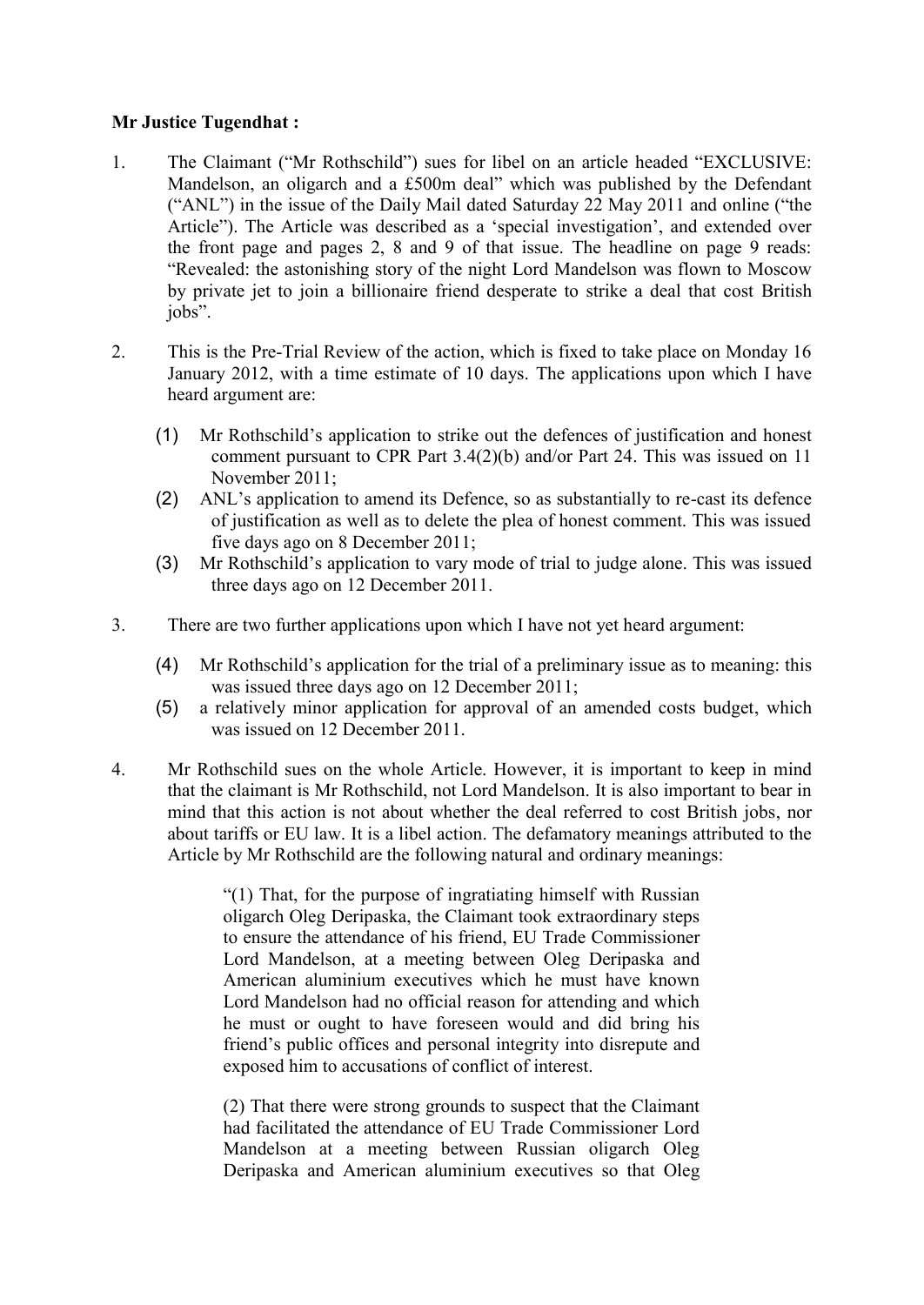Deripaska could close a £500 million deal by securing corrupt and improper disclosures and commitments concerning EU aluminium tariffs from Lord Mandelson."

- 5. The three individuals named there are well known to many in Britain today.
- 6. Mr Rothschild describes himself as a member of the well known Rothschild banking family, who is a financier with substantial business interests. He states that he provides financial advice to Mr Deripaska, that he is a member of the International Advisory Board of United Company Rusal PLC ("Rusal"), the world"s larges alumina and aluminium producer, and (through a company controlled by him) the holder of shares in that company purchased for a sum in excess of \$100 million. He is also a director of EN+ Group Ltd, which holds substantial interests in a number of Russian metal, mining and energy companies, including a controlling stake in Rusal.
- 7. Mr Deripaska is the owner of EN+ Group. He is amongst those commonly referred to as Russian oligarchs. Since 2006 Mr Rothschild and Mr Deripaska, together with Mr Peter Munk, the Chairman and founder of Barrick Gold, have also had business interests together in a project for the development of a port in Montenegro.
- 8. Baron Mandelson of Foy (formerly Peter Mandelson) is a prominent and very well known Labour Politician. He served as a government minister between 2 May 1997 and 23 December 1998; between 11 October 1999 and 24 January 2001; and subsequently between 3 October 2008 and 11 May 2010. Lord Mandelson is, and has for many years been, a close and long standing friend of Mr Rothschild. They regularly socialise and take holidays together. In August 2004, it was announced that Lord Mandelson had been appointed as the next European Commissioner for Trade. He formally resigned his seat for the Hartlepool constituency on 8 September 2004, and commenced his term of office as Commissioner on 22 November 2004. He left his post as Commissioner on 3 October 2008 in order to return to the UK Government as Secretary of State for Business Enterprise and Regulatory Reform.
- 9. As Commissioner, Lord Mandelson was responsible for the European Commission"s Directorate-General for Trade. That is the body charged with designing, implementing and communicating EU trade and commercial policy. The Directorate-General"s stated remit includes: defining the trade interests of the EU in defensive and offensive terms; negotiating bi-lateral, regional or multilateral agreements with third countries; monitoring the implementation of international agreements and tackling unfair practices; devising and monitoring internal and external policies which have a bearing on the EU"s trade and external investments (including policies relating to inter alia, the single market, consumer, energy, competitiveness and competition).
- 10. Following an exchange of correspondence pursuant to the Defamation Pre-Action Protocol, the claim form was issued on 7 July 2010 and served with Particulars of Claim. On 17 September 2010 ANL served a defence of some 34 pages, pleading both justification (truth) and honest comment. A Reply was served on 20 December 2010.
- 11. The meanings which ANL pleaded that it intended to defend as true (Practice Direction to CPR Part 53 para 2.5) were:
	- "(1) [Mr Rothschild] facilitated the attendance of Lord Mandelson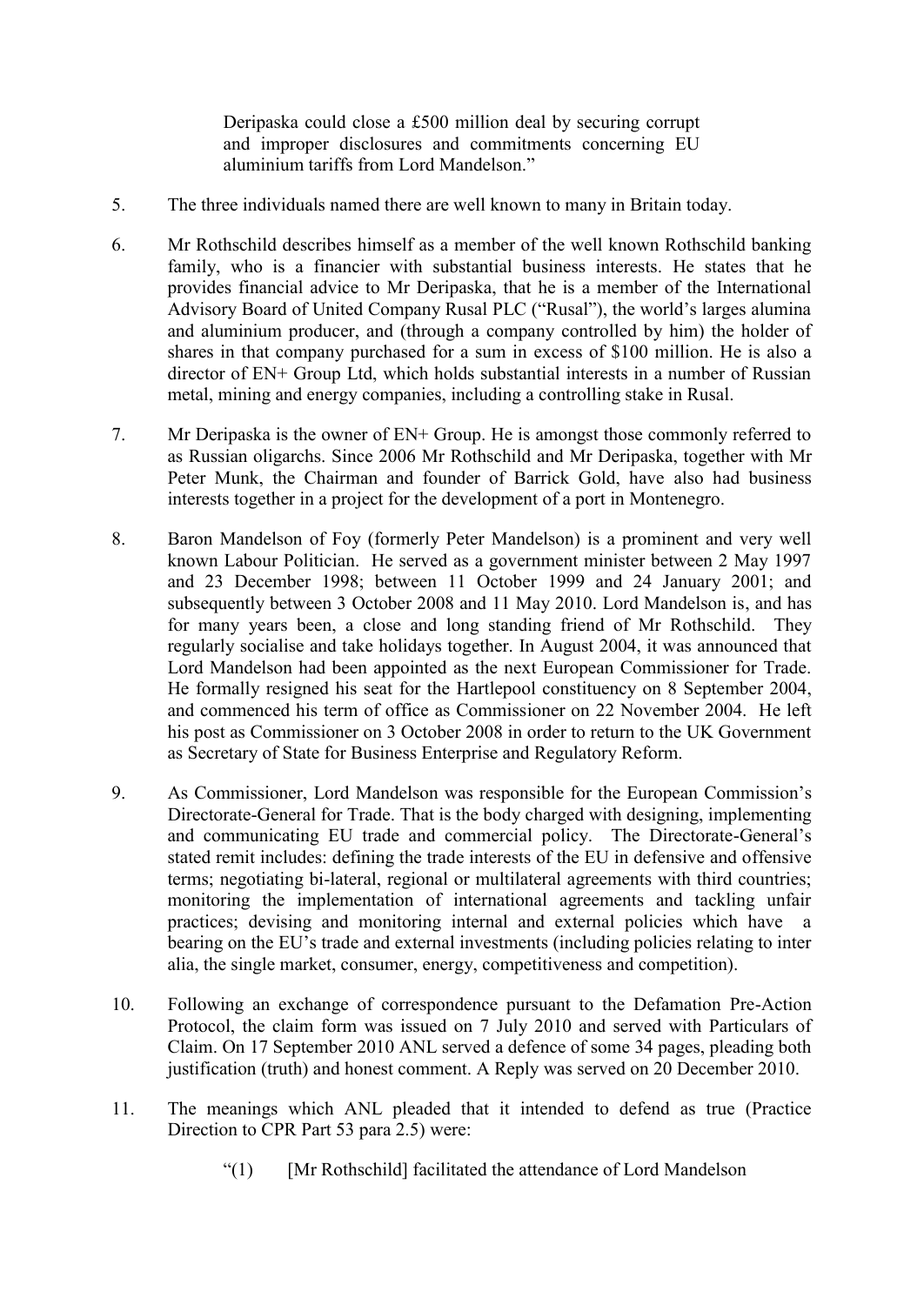at a dinner held at a Moscow restaurant for the purpose of closing a multimillion pound aluminium deal ("the Alcoa deal") in circumstances which foreseeably exposed Lord Mandelson to accusations of conflict of interest and which were liable to bring Lord Mandelson and his office into disrepute;

(2) There are reasonable grounds for believing that Lord Mandelson, when EU Trade Commissioner, discussed aluminium tariffs with Mr Deripaska, in terms which would be open to criticism as inappropriate, before the closure of the Alcoa deal and that the Claimant facilitated that contact."

- 12. On 11 March 2010 there was a case management conference. The Master ordered that Lists of Documents be exchanged by 14 March 2011 and witness statements by 6 June 2011. ANL disclosed few documents, and asked for an extension of time for exchange of witness statements to 1 September 2011. Upon a further request, the Master extended time to 7 October. On 7 October 2011 Mr Rothschild served seven witness statements. ANL has served no witness statements. Following correspondence, Mr Rothschild issued his application to strike out the defences, and the other applications were made, as set out above.
- 13. By the draft Amended Defence ANL abandoned the defence of honest comment, and it recognised that it could not prove the case it had thus far advanced, namely that the purpose of the trip to Moscow had been for Lord Mandelson to be present at a dinner to close an aluminium deal between Alcoa and Rusal. It applies to amend the meaning it seeks to justify as follows;

"(1) [Mr Rothschild] facilitated the attendance of Lord Mandelson on a trip to Russia in 2005, which he had no official reason for taking, at a dinner held at a Moscow restaurant for the purpose of closing a multimillion pound aluminium deal ('the Alcoa deal') in circumstances in which foreseeably he must or ought to have foreseen that he was exposinged Lord Mandelson to accusations of conflict of interest between his relationship with the Claimant and Mr Deripaska (and Mr Deripaska"s business interests, including Rusal) on the one hand and his duties as EU Trade Commissioner on the other in circumstances which were liable to bring Lord Mandelson and his office into disrepute but which were likely to further the Claimant's relationship with and impress Mr Deripaska;

(2) There are reasonable grounds for believing that Lord Mandelson, when EU Trade Commissioner, discussed aluminium tariffs with Mr Deripaska, on the trip referred to in (1) in terms which would be open to criticism as inappropriate, before the closure of the Alcoa deal and that the Claimant facilitated and encouraged an inappropriate relationship between Lord Mandelson and Mr Deripaska in which that contact could occur."

THE LAW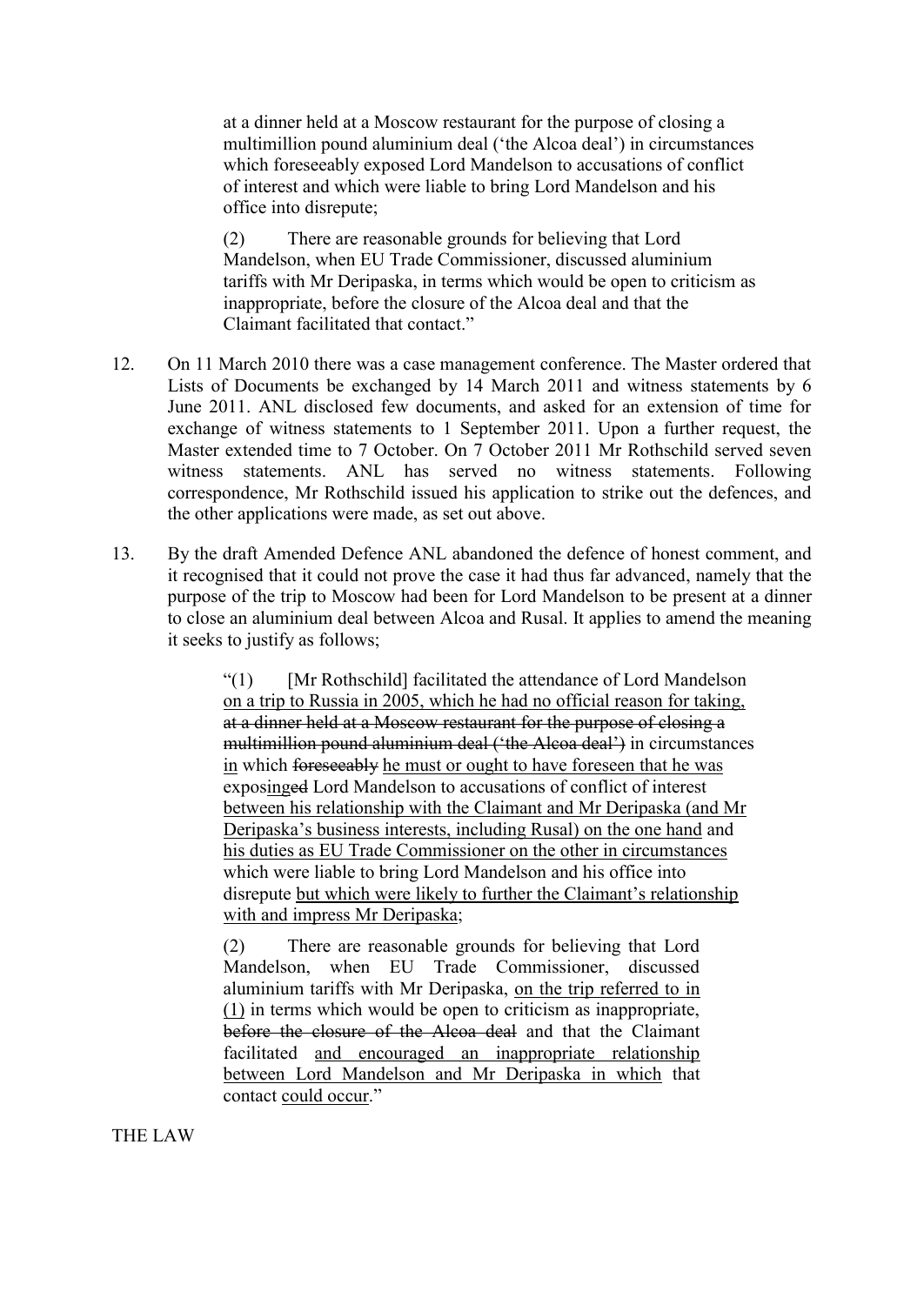14. The law as to the meaning of words in a libel action is technical. There is the following helpful summary in Duncan & Neill on Defamation  $3<sup>rd</sup>$  ed:

> "**12.16** Sometimes the publication complained of by the claimant will contain a single allegation, which may be a specific allegation (eg "X stole a diamond ring last week"), or a general allegation (eg "X is a thief"). But in many cases, particularly where the complaint relates to a book or a newspaper article or a television programme, the allegations against the claimant may be numerous, and in these cases it will often be important to determine whether the allegations are separate or distinct or whether they convey a common sting.

> **12.17** One can therefore identify four categories of publications:

- (a) A publication containing a single specific allegation.
- (b) A publication containing a single general allegation.
- (c) A publication containing more than one allegation, but where the allegations have a common sting.
- (d) A publication containing more than one allegation, but where the allegations are separate and distinct.

It … it will be appreciated that there is a large measure of overlap in the rules relating to the various categories. In every case, the court will be guided by having regard to what is required in the particular case."

- 15. The relevant cases (cited by Mr Caldecott) include *Warren v Random House Group Ltd* [2009] QB 600 para 102; *Cruise v Express Newspapers Plc* [1999] QB 931; *Polly Peck (Holdings) plc v Trelford* [1986] QB 1000, at 1021; *Warren v Random House*  [2007] EWHC 3062, per Eady J at [29]; *United States Tobacco International Inc v BBC* [1998] EMLR 816; *Carlton Communications plc v News Group Newspapers* [2002] EMLR 16, per Simon Brown LJ at [46]. Since the principles are not in dispute it is not necessary to set them out further.
- 16. Mr Caldecott also submitted that the court should be alert to the danger of allowing a claimant to vindicate his reputation by tying the hands of the other side – see, for instance, the remarks of Kennedy LJ in *Mackenzie v Business Magazines (U.K.) Ltd* (CA, 18 January 1996) allowing a defendant to amend its plea of justification:

"In my judgment it is particularly important in an action of this type that both sides should, if at all possible, be allowed to deploy their case as they wish. The Plaintiff seeks to vindicate his reputation. It would be a poor form of vindication if it were only obtained by half muzzling the other side."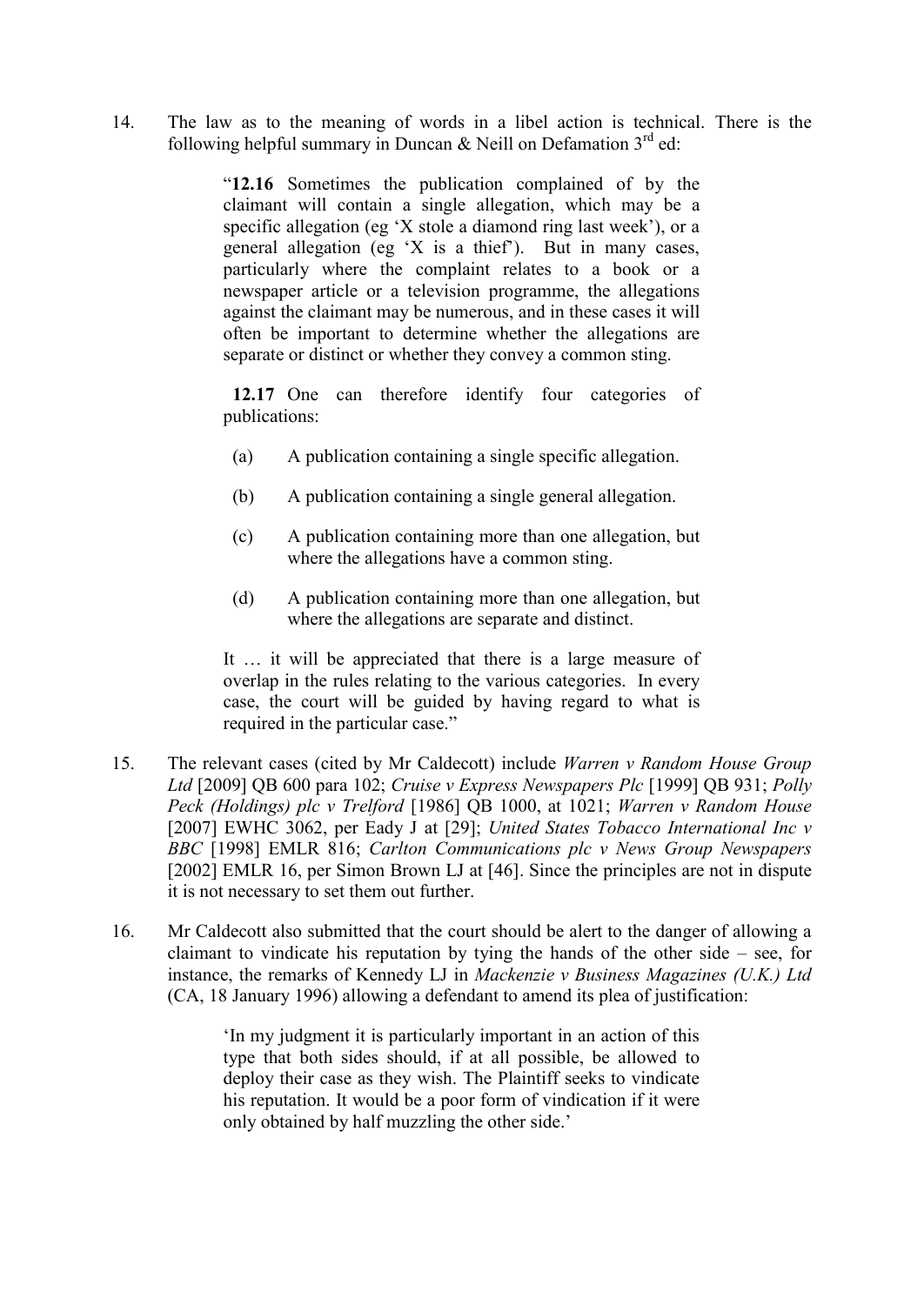17. A similar point was made by Sir Thomas Bingham MR in *Basham v. Gregory* (21 February 1996) at page 10:

> "The Plaintiff brings this action to vindicate his reputation, no doubt hoping that the jury will accept that he has been seriously libelled and award him damages appropriately. There must, I think, be a serious question as to how valuable vindication is if it is one against a Defendant who is not able to advance the defence he would wish."

- 18. For Mr Rothschild Mr Tomlinson submits that this in practice is a case where the Article contains a single specific allegation, namely one that is tied to Lord Mandelson"s alleged attendance at the dinner to close the deal between Alcoa and Rusal. On his case, now that ANL accepts that it cannot justify that allegation, it follows that it cannot plead a defence of justification at all.
- 19. For ANL Mr Caldecott submits that the Article contains a general allegation, or more than one allegation where there is a common sting. On his case, even though ANL accepts that it cannot justify the allegation that Lord Mandelson"s trip to Moscow was for him to attend at the dinner to close the deal between Alcoa and Rusal, it can justify the general allegation, or the additional allegation that has a common sting.
- 20. Mr Tomlinson invited me to rule on the actual meaning of the words first. That would have the advantage of avoiding the necessity of considering what meaning the Article is capable of bearing. That question (under PD53 para 4.1) arises on ANL"s application to amend, and is logically prior to the question as to the actual meaning. However, Mr Tomlinson accepted that there is a difficulty in the way of my doing this. The actual meaning of words in a libel action is a question for the jury, if the action is to be tried with a jury. There is an existing order for the mode of trial to be with a jury, so to do as Mr Tomlinson suggests, I would have first to have varied the existing direction for the mode of trial and substitute a new direction that it be by judge alone.
- 21. Mr Caldecott invited me to hear first ANL"s application to amend. He accepted that if that application is dismissed, Mr Rothschild"s application for the defence of justification to be struck out must succeed. He argued that I could not vary the mode of trial to by judge alone until I had decided whether to permit the defence to be amended. In any event, no order has yet been made for there to be the trial of a preliminary issue on the actual meaning, and Mr Rothschild"s application of 12 December had been made so late that he was not ready to deal with it.
- 22. I ruled in favour of Mr Caldecott on this point, for the reasons he gave. If I were to attempt the short cut suggested by Mr Tomlinson I would have to make assumptions which may carry risks. The safer course is to address questions in a logical order.
- 23. It follows that in deciding whether or not to permit the amendment to ANL"s meaning, I must decide whether the Article is capable of bearing the proposed amended meaning. And in doing that I must apply the well known test most recently set out by Sir Anthony Clarke MR in *Jeynes v News Magazines Limited* [\[2008\]](http://www.bailii.org/ew/cases/EWCA/Civ/2008/130.html)  [EWCA Civ 130](http://www.bailii.org/ew/cases/EWCA/Civ/2008/130.html) at para 14 as follows: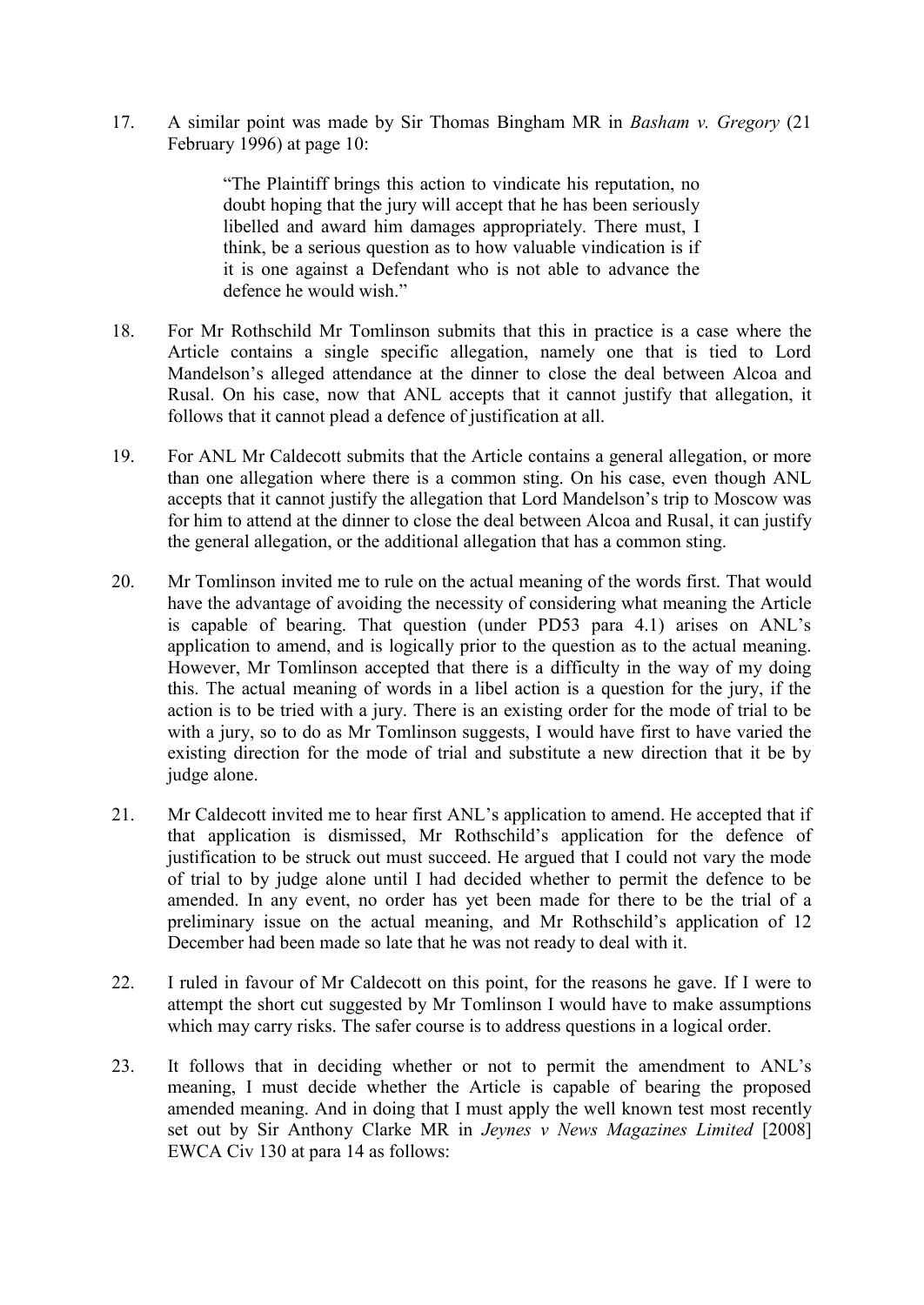"The legal principles relevant to meaning … may be summarised in this way: (1) The governing principle is reasonableness. (2) The hypothetical reasonable reader is not naïve but he is not unduly suspicious. He can read between the lines. He can read in an implication more readily than a lawyer and may indulge in a certain amount of loose thinking but he must be treated as being a man who is not avid for scandal and someone who does not, and should not, select one bad meaning where other non-defamatory meanings are available. (3) Overelaborate analysis is best avoided. (4) The intention of the publisher is irrelevant. (5) The article must be read as a whole, and any "bane and antidote" taken together. (6) The hypothetical reader is taken to be representative of those who would read the publication in question. (7) In delimiting the range of permissible defamatory meanings, the court should rule out any meaning which, "can only emerge as the produce of some strained, or forced, or utterly unreasonable interpretation…"…. (8) It follows that "it is not enough to say that by some person or another the words might be understood in a defamatory sense".

24. Mr Tomlinson also opposed the application to amend on a second ground: that even if the Article is capable of bearing the proposed amended meanings, the particulars pleaded give to ANL no real prospect of success in proving those meanings to be true. For this point the test applicable is the one applied in applications under CPR Part 24. Again, there was no dispute about the law on this. It is as follows, as set out in the White Book (2011) at note 24.2.3:

> "… It is sufficient for [the defendant] to show some "prospect". i.e. some chance of success. That prospect must be "real", i.e. the court will disregard prospects which are false fanciful or imaginary. The inclusion of the word "real" means that [the defendant] has to have a case which is better than merely arguable… the [defendant] is not required to show that their case will probably succeed at trial. A case may be held to have a "real prospect" of success even if it is improbable. The hearing … is not a summary trial. The court… will consider the merits of the [defendant"s] case only to the extent necessary to determine whether it has sufficient merit to proceed to trial. The problem of disposal of an issue does not involve the court conducting a mini-trial... ' the criterion that the judge has to apply… is not one of probability: it is absence of reality (*Three Rivers v Bank of England (No 3)* [2001] 2 All ER 513)".

- 25. Mr Tomlinson also opposed the application to amend the Defence on a third ground, namely case management (CPR Parts 1 and 3).
- 26. Mr Caldecott made submissions based on the Defamation Pre-Action Protocol. Under the heading "Defendant's Response to Letter of Claim", para 3.5 provides that the Response to a Letter of Claim should include the following: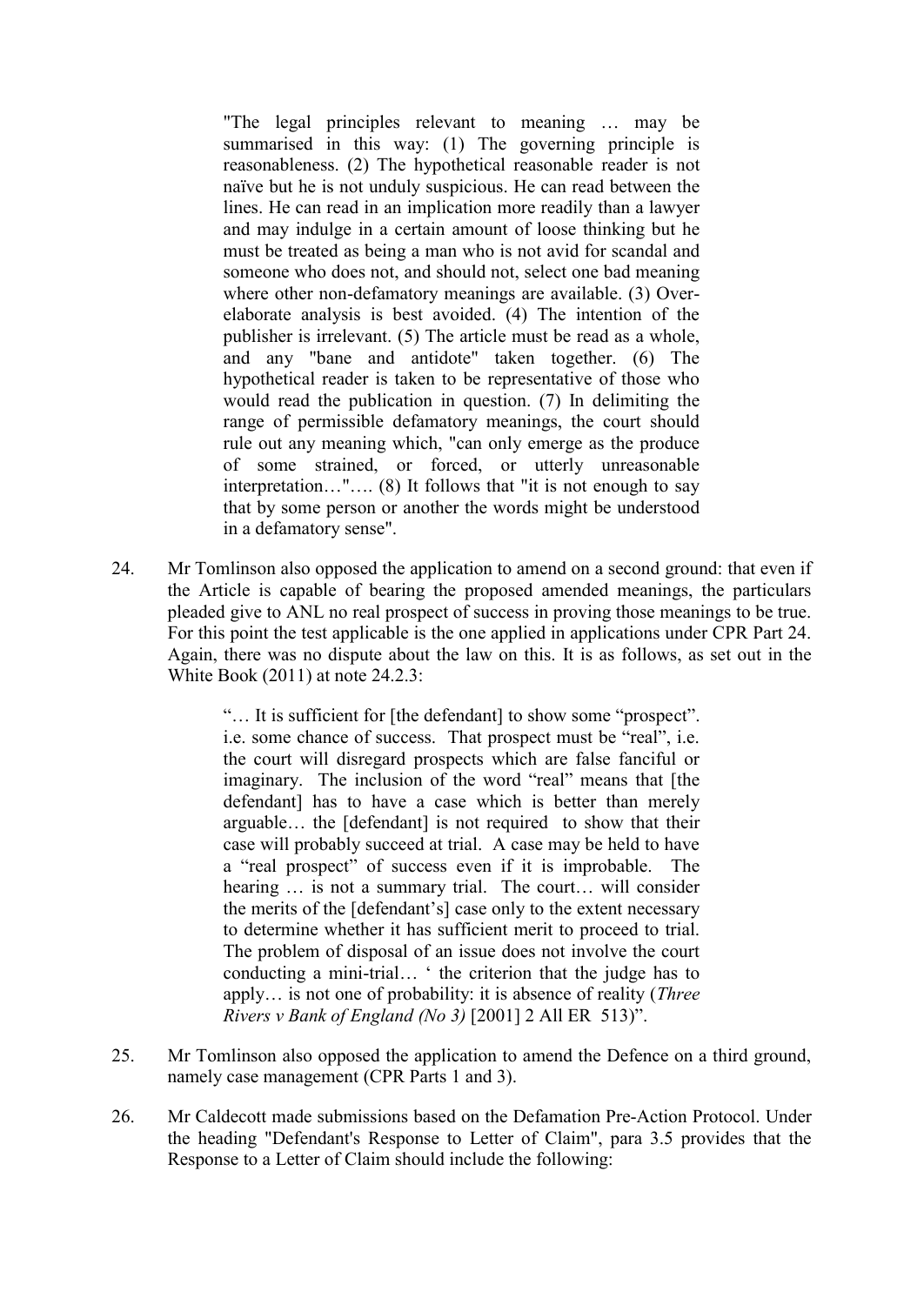- i) "… If more information is required, then the Defendant should specify precisely what information is needed to enable the claim to be dealt with and why.
- ii) If the claim is rejected, then the Defendant should explain the reasons why it is rejected, including a sufficient indication of any facts on which the Defendant is likely to rely in support of any substantive defence.
- iii) It is desirable for the Defendant to include in the response to the Letter of Claim the meaning(s) he/she attributes to the words complained of."

#### THE WORDS COMPLAINED OF

27. The passages set out below, represent the great majority of the article, or, in Mr Tomlinson"s phrase, what it is all about. The numbers in brackets at the end of each paragraph reflect the numbering marked on the colour photocopy of the hard copy version which was prepared for the hearing. For ease of reference, key passages concerning the Claimant are underlined, and some of the passages which are merely incidental background or are repetitious have been omitted:

## *[On the front page and page 2:]*

"**Mandelson, an oligarch and a £500m deal over dinner that cost 300 British jobs** (headline – also substantially repeated in large letters on page 9)

Damning questions about Lord Mandelson's role in a controversial Russian oligarch's £500million deal which undermined British manufacturing jobs are raised today. (1)

The former Business Secretary was a 'valuable extra' as a dinner guest as billionaire Oleg Deripaska entertained American aluminium executives in Moscow. (2)

The meeting, also attended by British-born financier Nat Rothschild, resulted in a deal to sell two of Deripaska's giant Russianbased RUSAL factories to a U.S. firm, Alcoa. (3)

But the 2005 agreement had for hundreds of British jobs. (4)

Mandelson - who was the EU Trade Commissioner - was in a position to allay 'concerns' over tariffs on imports from Eastern Europe. Indeed, over the following three years, they were slashed. (5)

This prompted the dumping of cheap aluminium on the European market, forcing at least four British factories to the wall. (6) …

Questions were being asked last night about what exactly Mandelson told the Americans and Russians about EU tariffs. (9)

In the past, he has denied ever talking to Deripaska about aluminium or even meeting Deripaska before 2006. His presence at the private dinner has been confirmed to the Mail by eyewitness sources linked to both Alcoa and Rusal. Russian sources said he had been flown from Switzerland to Moscow in a private jet belonging to Deripaska's close adviser. Rothschild and Mandelson have been friends for years. (10)

The trip was 'unplanned' and made in such haste that Mandelson had no valid visa. A source close to Rusal said that it needed the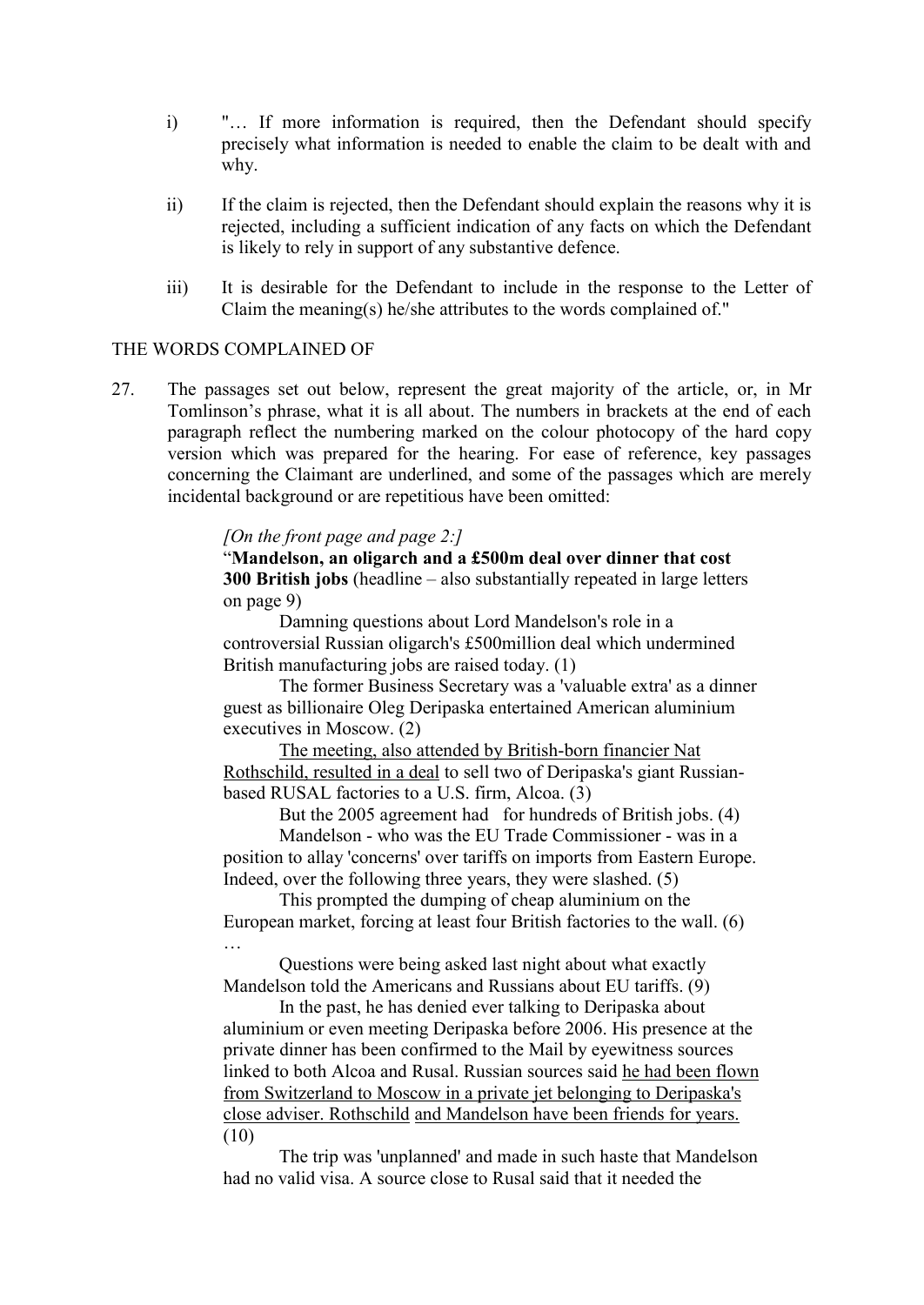intervention of the company's head of security, a former senior KGB officer, to secure his entry into Russia. (11)

'It was a big headache,' said the source last night. (12)

'But Peter Mandelson's presence at that dinner was a very valuable extra for Deripaska.' (13)

A source close to Alcoa said: 'We certainly didn't expect Mandelson at the dinner, and assumed it would just be folks from Rusal and Alcoa. 'Nat has known Oleg a long time, and he played matchmaker.' (14)

#### *[On pages 8 and 9]*

Sunday was never the busiest night at Cantinetta Antinori, a fashionable Tuscan restaurant in Moscow. But this one crackled with the electricity that only powerful tycoons and a £500 million deal on the table can generate. (1)

Holding court in a private room upstairs was Oleg Deripaska, controversial oligarch owner of Russia's giant aluminium producer, Rusal. (2)

He had only just returned to Moscow from the World Economic Forum in Davos. And, according to sources, his dinner had hardly begun when two more people appeared, hotfoot from Switzerland. (3)

One of the new arrivals was financier Nat Rothschild, scion of the British banking dynasty and ultra-loyal special adviser to Deripaska. (4)

Rusal executives will tell you that Rothschild liked nothing more than to please his billionaire patron. And to that end Rothschild had brought with him a 'surprise' VIP guest; none other than the European Union's Trade Commissioner, Peter Mandelson. (5)

By bringing his friend halfway across Europe in his own private jet - and getting him into Russia without a valid visa in his passport young Rothschild had pulled a very unexpected and also rather useful rabbit out of his hat. How useful we can explain here for the first time. (6)

The bare fact that Mandelson had dinner with Deripaska in Moscow that Sunday evening in January 2005 was first made public 18 months ago. He had wanted it kept secret …

But we can now reveal that there was much more at stake in the Cantinetta Antinori that night than the chance for Mandelson to break ciabatta with Deripaska. So important was it that Rothschild was prepared to cause what one former Rusal executive described to the Mail as a 'serious headache' by engineering Mandelson's visa-less arrival to Moscow. (9)

According to the same source, that headache was cured only by Rusal's head of security, a former senior KGB officer, pulling strings to get Mandelson through passport control. (10) …

The presence of Alcoa chairman Alain Belda, executive vicepresident Barbara Jeremiah and head of communications Jake Siewert, a former Press Secretary to President Clinton (and now an adviser at the U.S. Treasury) is enough to explain the real significance of Rothschild and Mandelson's helter-skelter trip across Europe. (13) …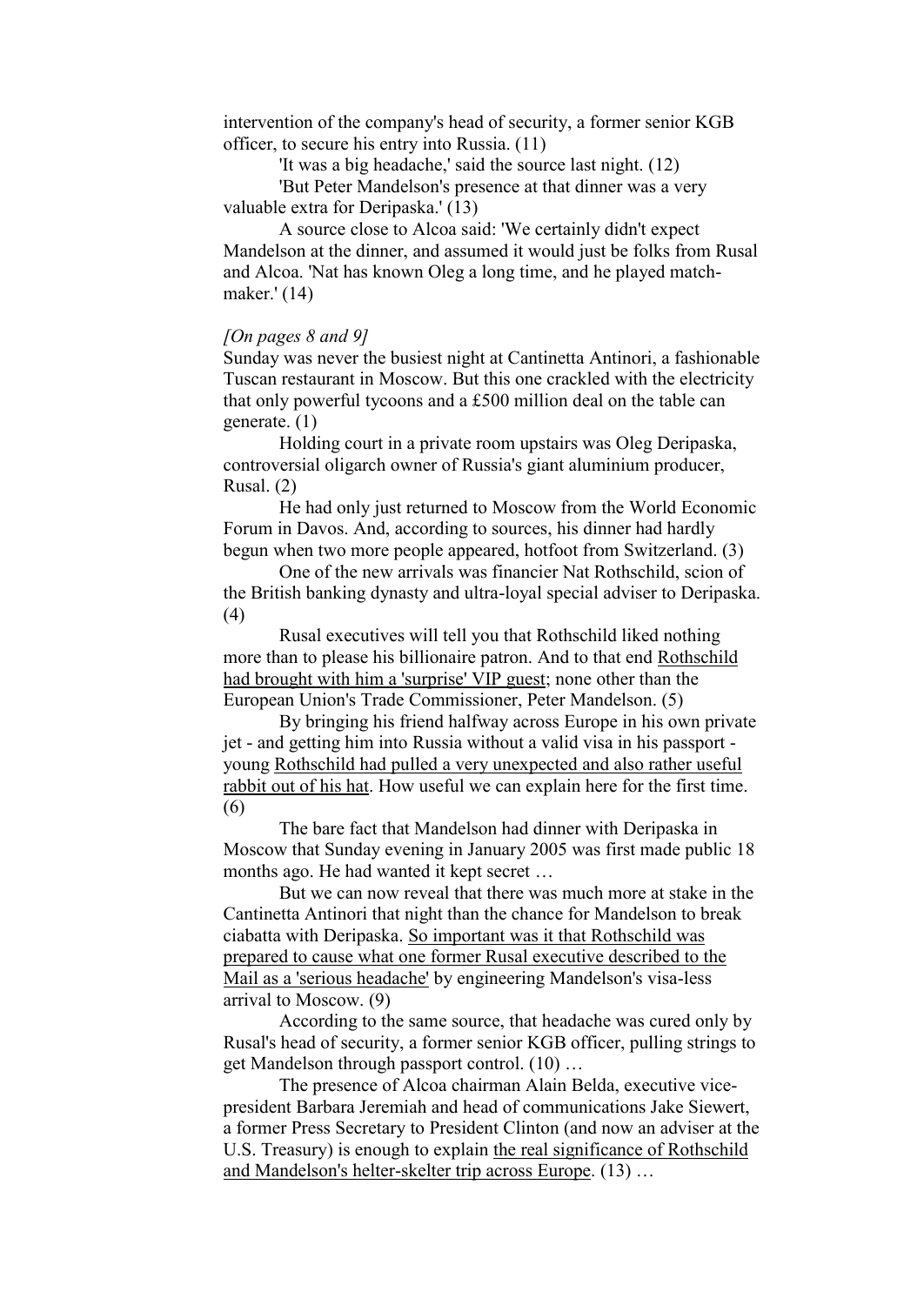As EU trade supremo, Peter Mandelson, president of think-tank Policy Network, to which Dahdaleh donated £15,000 only months later, was a very welcome guest at the 'close of deal' dinner that night in Moscow. (23)

By his presence, Mandelson could, at the very least, bless the £500 million union of the metals giants. It also signalled that he was well disposed to their efforts, which were projected to make some £30 million annual profit under the Americans. (24)

In short, it is very hard to believe that by being there Mandelson had not done Deripaska an enormous business favour. Certainly, the Mail has been told, the Americans did not expect him to be there. It is hard to believe that tariffs were not discussed. (25) ...

It was an infamous holiday on Corfu in the summer of 2008 that first drew public attention to the links between Mandelson and the Russian oligarch. (28)

The Rothschild family"s holiday villa is on the island, and Deripaska"s super-yacht was moored offshore. That August, Mandelson and the then Shadow Chancellor George Osborne enjoyed the hospitality of both.  $(29)$ ...

Amid the claim and counter-claim, it became clear that the Mandelson Deripaska association predated Corfu by several years. (31)

But Mandelson did not want the world to know. (32)

His EU spokesman had first stated that the two men met "at a few social gatherings in 2006 and 2007", but had never discussed aluminium. This was not true and, under pressure, Mandelson soon had to admit he first met the Russian in 2004 "to the best of my recollection". (33)

Certainly the pair were seen together in Moscow in October 2004, just after Mandelson had been appointed EU Trade Commissioner but before he"d taken up the post. (34)

He officially entered office as EU Trade Commissioner on November 22, 2004. … (35)

The Cantinetta Antinori dinner … threw a fascinating light on the dynamics in the relationship between Deripaska, Rothschild and Mandelson<sub>.</sub> (39)

"The dinner was simply supposed to be a meeting of Rusal executives and their counterparts at Alcoa,' says the former Rusal executive. 'Nat Rothschild bringing the EU Trade Commissioner to the table was a very valuable extra for Deripaska. (40)

'Mandelson's sudden arrival was one of the games Rothschild played to impress Deripaska and keep him close. 'It was all about Nat. You have to see the event through the prism of Nat. Rusal was full of young, ambitious Russians and they did not like Nat taking all the glory. But Nat was literally dictating the colour of the loo paper at Rusal.' (41) …

**Revealed: the astonishing story of the night Lord Mandelson was flown to Moscow by private jet to join a billionaire friend desperate to strike a deal that cost British jobs** (sub-headline on p.9)

Left at the table was the complex Deripaska network of money and influence. (44)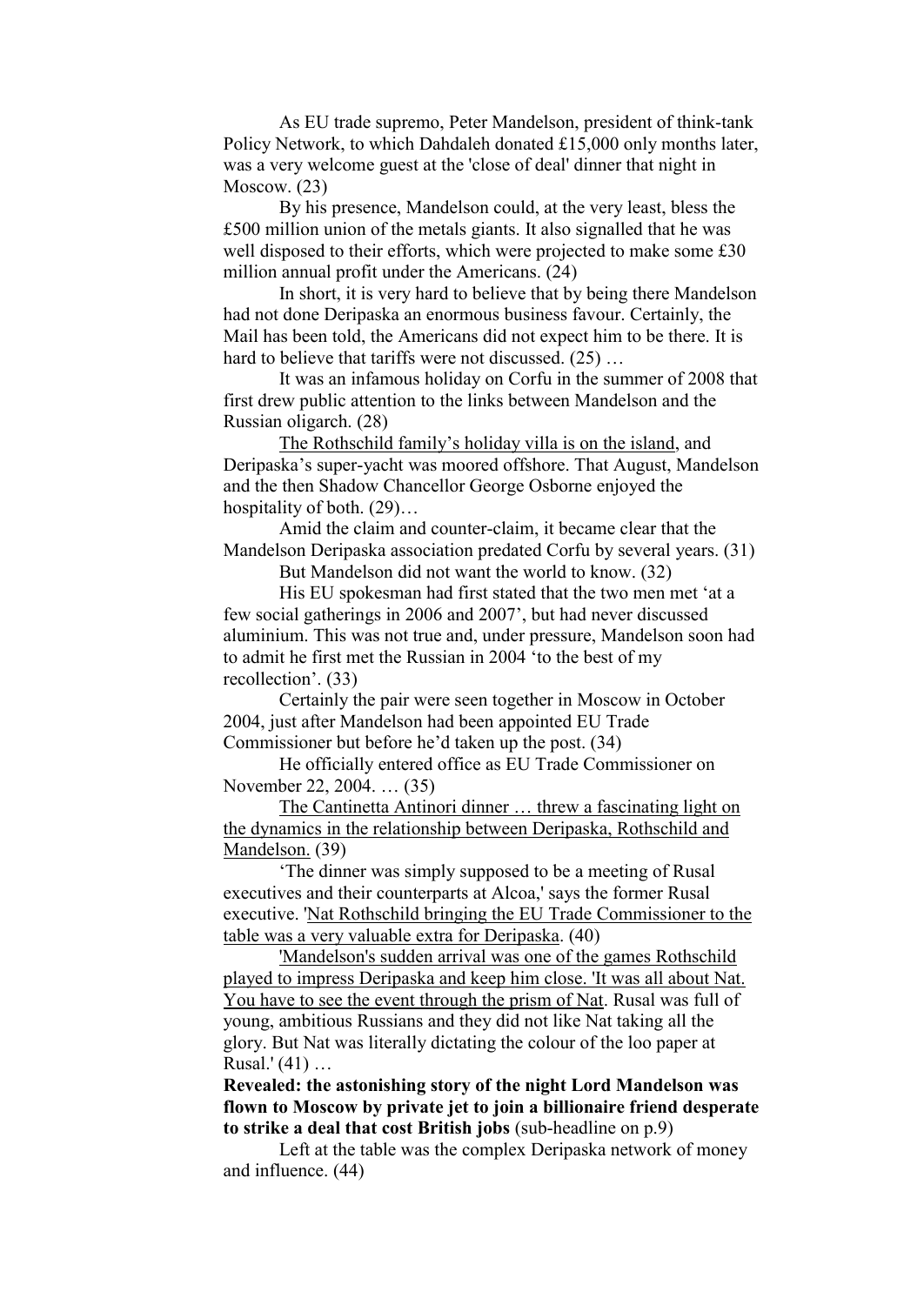As we have mentioned, there was Peter Munk, owner of Barrick Gold, the world"s largest gold producer. (45)

Munk also sat on Rusal"s international advisory board. Nat Rothschild sa on the equivalent board at Barrick Gold and Munk has reportedly invested heavily in Nat"s Atticus hedge fund. (46)

Deripaska, Munk and Rothschild were also co-developing Porto Montenegro, a resort for the super rich near the town of Tivat. (47)

On January 31, 2005, fewer than 24 hours after the Moscow dinner attended by Mandelson, the Rusal-Alcoa deal was closed and triumphant press releases sent out. (50)

That night, Rusal and Alcoa executives went off to dine at the Cafe Pushkin, another of Moscow's high-end restaurants where Deripaska and Mandelson are known to have met in 2004. (51)

This time Mandelson was not present, according to one ex-Rusal executive. The Rothschild-choreographed favour had been done and the Trade Commissioner's use to Deripaska was at an end, for the moment. (52)

But over the next four years his department in Brussels was to make a series of decisions on tariffs which had huge benefits for those who attended the Cantinetta Antinori dinner. (53) …

A senior business figure who knows some of the parties present that night disputes that the relationship is without reward: "I do not think there is some secret bank account where he has millions of pounds of under the table payments stashed away," he said. (62)

But the people Mandelson seeks to mix with are able to equip the lifestyle he loves but cannot independently afford. They have the private jets, villas and yachts which they are prepared to put at his disposal. (63)

There is no evidence that Mandelson orchestrated these tariff reductions specifically to help his Russian friends, but he certainly has many questions to answer. (64)

Once again, his actions have brought his public offices and personal integrity into disrepute and exposed him to accusations of conflict of interest. (65)

By any standard, the desperate race to attend the Cantinetta Antinori dinner was another gross error of judgment. (66)"

- 28. Mr Tomlinson submits the Article is not about "the trip". It is all about "the dinner", and Mr Rothschild"s role in facilitating Lord Mandelson"s appearance at it for a specified improper purpose, in specified controversial circumstances, and with specified deplorable consequences. Insofar as the article refers to the relationship between Mr Deripaska, Mr Rothschild and Lord Mandelson, it does so briefly (paras 28-34) and by way of incidental background to the story with which the Article is almost exclusively concerned: the story of the dinner, and why Lord Mandelson was there.
- 29. The further one gets from the dinner, he submits, the further one gets from a meaning of the article that is defamatory of Mr Rothschild. It is one thing to say that a person knowingly exposed another person to accusations of conflict of interest because he took extraordinary steps to ensure that person"s attendance at a business meeting, and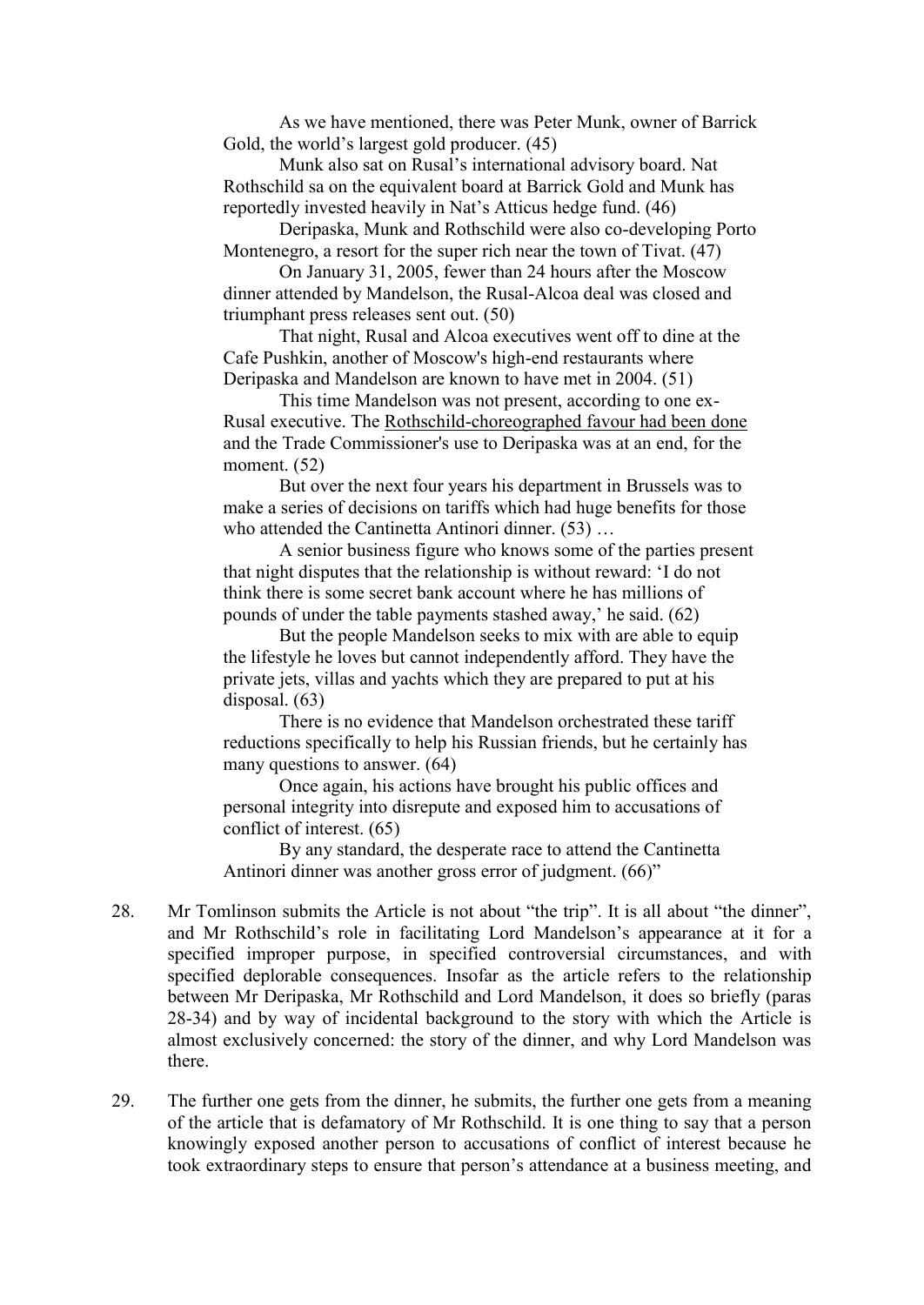that he did so, or is reasonably to be suspected of doing so, in order that a deal could be closed on the basis of corrupt and improper assurances from that person. It is quite another to say that a person is to be criticised for inviting a friend to accompany him on a trip to visit a potential joint venture project, even if the friend is a person in Lord Mandelson"s position.

- 30. In short, Mr Tomlinson says, the proposed new meanings cannot pass muster because they fail to include the essential ingredients contained in the Article – the contentions which make the article particularly damaging to Mr Rothschild and of which Mr Rothschild has complained from the outset. They do not meet the sting of the libel. A plea of justification which does not even purport to justify (whether in every detail or in substance) the true sting of the allegations complained of is no plea of justification at all (and is not to be confused with a plea of partial justification, which is permissible where there are two or more different charges and the defendant is only able to justify one or more but not all of them). See Gatley on Libel and Slander  $11^{th}$ ed at paras 11.8-11.9; 11.12; cf para 29.8. The proposed amended meanings delete all references to the dinner and to the Alcoa deal – substituting a generalised case concerning conflict of interest and "inappropriate relationships". These are not meanings that the Article is reasonably capable of bearing.
- 31. Mr Caldecott submits that the Article has a number of themes, and he identifies paragraphs in the Article which relate to these:
	- i) The Alcoa dinner: (this is not in dispute)
	- ii) wider allegations about the inappropriateness of Lord Mandelson"s relationship with Mr Deripaska and Mr Rothschild"s facilitating role: p2(10),  $(14)$ , p8(5), (29)-(35), (39) and (41), p9(44)-(47), (51), (53), (63),
	- iii) the business interests of Mr Deripaska: (the passages are omitted from the citation above)
	- iv) Lord Mandelson"s secrecy about his relationship with Mr Deripaska: p2(10),  $p3(29)-(35)$ .

# DECISION ON MEANING

- 32. In my judgment Mr Caldecott is correct to submit that the Article does include, as a significant theme, wider allegations about the inappropriateness of Lord Mandelson"s relationship with Mr Deripaska and Mr Rothschild"s facilitating role. It is not confined to the Alcoa dinner. And I accept that this theme does have a common sting with the allegations which are specifically related to the dinner. In my judgment the Article is capable of bearing the meaning in para (1) of ANL"s amended meaning.
- 33. The Article is also capable of bearing the meaning in para (2) of ANL"s amended meaning. It says in terms on p8(25): "It is hard to believe that tariffs were not discussed". Those words appear in the part of the Article referring to the dinner, but the dinner is said to be part of the trip on 30 January 2005.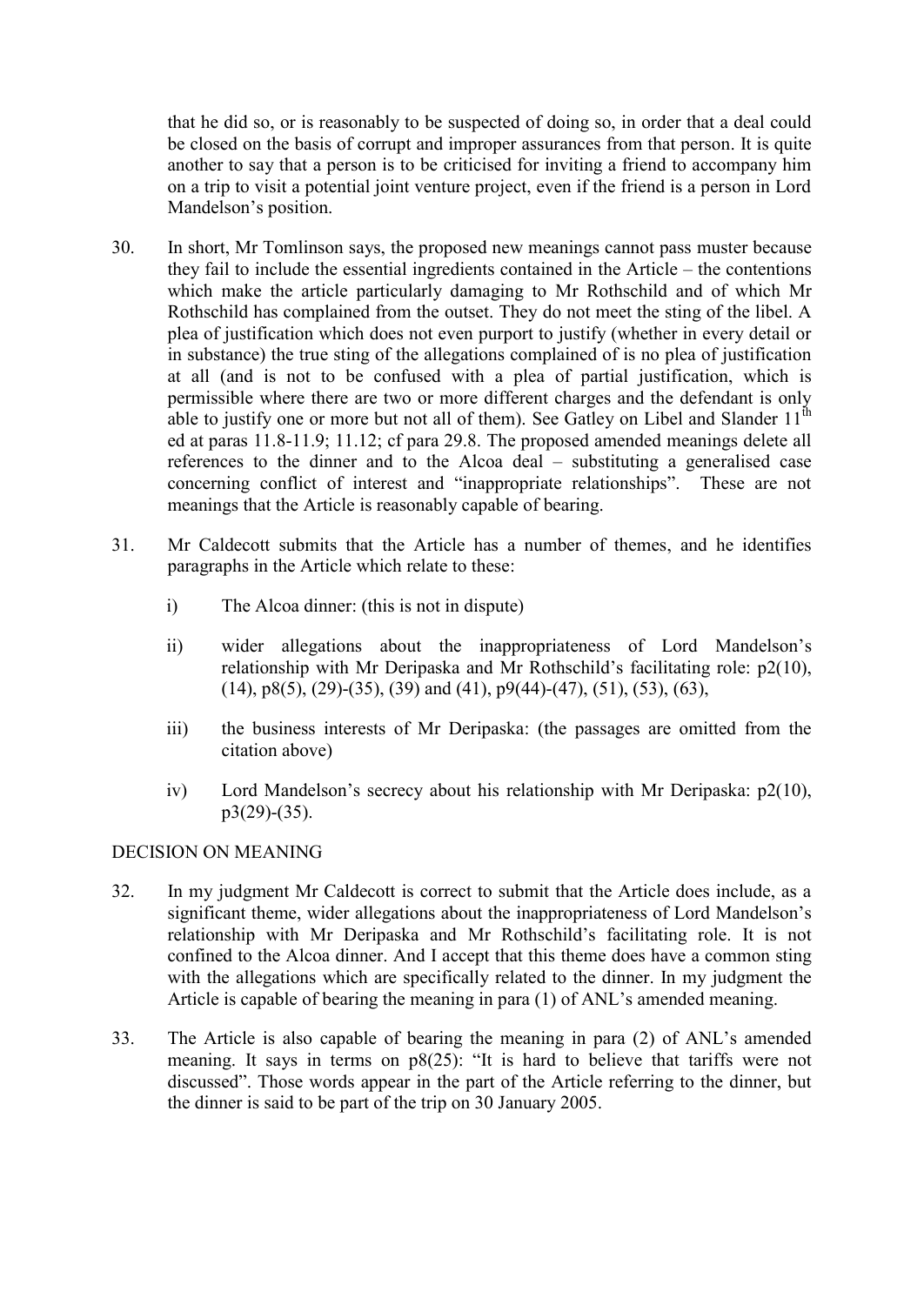34. The next question is whether ANL has a real prospect of proving the truth of the proposed amended meanings on the basis of the Particulars of Justification, as ANL asks for permission to amend them.

## THE FACTS

- 35. There are the following classes of facts: (1) those set out in the Article and Particulars of Justification that Mr Rothschild accepts are true; (2) those set out in the Article which ANL accepts that it cannot justify (which it is proposed to delete from the Amended Defence); and (3) those set out in the Reply and in the witness statements served by Mr Rothschild which ANL accepts it cannot dispute (and which ANL proposes to add to the Amended Defence, mainly at paras 6.42.1 to 6.42.6, 6.44, 6.46A and 6.46 and 6.48 to 6.49A, 6.50 to 6.50A.2). The most important facts in categories (1) and (3) are as follows.
- 36. The facts set out in the Article and Particulars of Justification that Mr Rothschild accepts are true, or does not materially dispute are as follows:
	- i) Under the headings "The Claimant and his relationship with Oleg Deripaska", "Lord Mandelson", "Lord Mandelson"s obligations as European Commissioner", "The public emergence of Lord Mandelson"s relationship with Oleg Deripaska and the initial response of Mr Rothschild and Lord Mandelson to that scrutiny" and "The true position as to Lord Mandelson"s relationship with Mr Deripaska" - paras 6.1 to 6.26. The issue, such as it is, is that Mr Rothschild disputes that a Rusal company benefited directly from the reduction of EU aluminium tariffs implemented during Lord Mandelson"s term as Trade Commissioner. He also disputes that Lord Mandelson and Mr Deripaska were very familiar longstanding acquaintances.
	- ii) Under the heading "The BBC interview with Lord Mandelson of 29 October 2008" (paras 6.33 to 6.34) in which it is pleaded that Lord Mandelson was asked about his relationship with Mr Deripaska, and repeatedly asked the specific question whether he had discussed aluminium tariffs with him, but Lord Mandelson did not answer these specific questions.
- 37. The events in relation to January 2005 which were originally pleaded in paras 6.42ff, and the truth of which is not, or not materially, in issue are as follows.
- 38. The World Economic Forum was held in Davos between 26 and 30 January 2005. Mr Rothschild, Lord Mandelson and Mr Deripaska all attended. On Sunday 30 January 2005 Mr Rothschild and Lord Mandelson flew from Davos to Moscow in Mr Rothschild"s private jet. Lord Mandelson did not pay for the flight which was funded by Mr Rothschild. Lord Mandelson did not declare the benefit in the Commissions public register of gifts. The trip was not made on EU business. It was arranged at such short notice that Lord Mandelson did not have a valid visa with which to enter Russia. Russia"s attitude to these and immigration formalities is strict. In Moscow Lord Mandelson had an unofficial meeting with a Russian Minister. On that evening two dinners where held in Moscow. One was the dinner (referred to as the "Alcoa/Rusal dinner") on the first floor of the restaurant. This was attended by, amongst others, Mr Deripaska, other representatives of Rusal, representatives of Alcoa and Peter Munk the Chairman of Barrick Gold.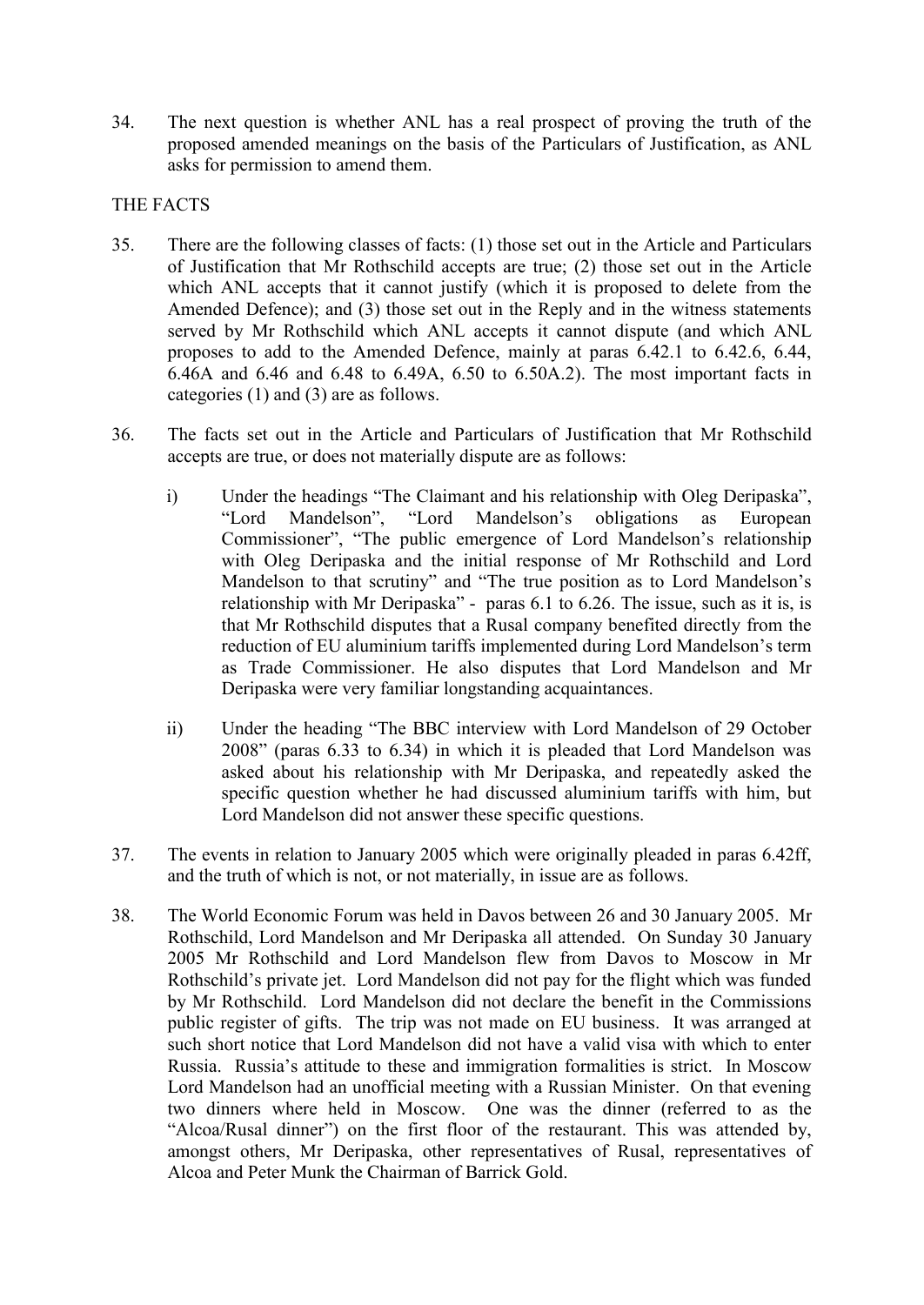39. The events, as pleaded in the draft Amended Particulars of Justification are as follows:

> "6.42.1 On 29 January 2005 [Mr Rothschild] had attended a dinner in Davos hosted by Mr Munk. That dinner was also attended by Mr Deripaska, Lord Mandelson as well as … the Chairman of Alcoa.

> 6.42.2 At this dinner [Mr Rothschild], Mr Deripaska and Mr Munk discussed a potential joint venture into which they were contemplating entering and which was later to culminate in a joint bid made by their respective companies for Polymetal, a leading Russian gold producer. At the relevant time, the issue as to whether foreign owned companies should be allowed to compete for the rights to exploit the country"s strategic natural assets was a matter of considerable political sensitivity in Russia.

> 6.42.3 At the suggestion of Mr Deripaska, the parties to that joint venture agreed to continue their discussions in Russia the following day with a view to taking a site visit of industrial plants in Siberia which were relevant to that proposed deal.

> 6.42.4 [Mr Rothschild] invited Lord Mandelson to accompany the joint venture party on that trip. According to [Mr Rothschild]"s pleadings he did so because he knew that Lord Mandelson had not been to Siberia and was keen to see the area. In this regard:

a. The decision to travel overnight from Moscow to Abakan in Siberia on 30 January 2005 was made at short notice during the course of the Alcoa/Rusal dinner. When [Mr Rothschild] initially made his offer to Lord Mandelson at Davos the previous evening, the intention was for the joint venture party to fly to Siberia on the morning of 31 January.

b. Abakan is 4 hours ahead of Moscow. A flight from Moscow to Abakan International Airport would normally last in the region of four hours (assuming good conditions en route).

c. On 31 January 2005, the mean temperature in Abakan was recorded at -28.1 degrees centigrade. Temperatures dropped as low as -34 degrees centigrade.

d. Sunset that day was at approximately 5.33 pm and there were less than 9 hours daylight in total.

e. Lord Mandelson was required to be back in Brussels for a series of official engagements and meetings early in the morning of Tuesday 1 February 2005. [Mr Rothschild]'s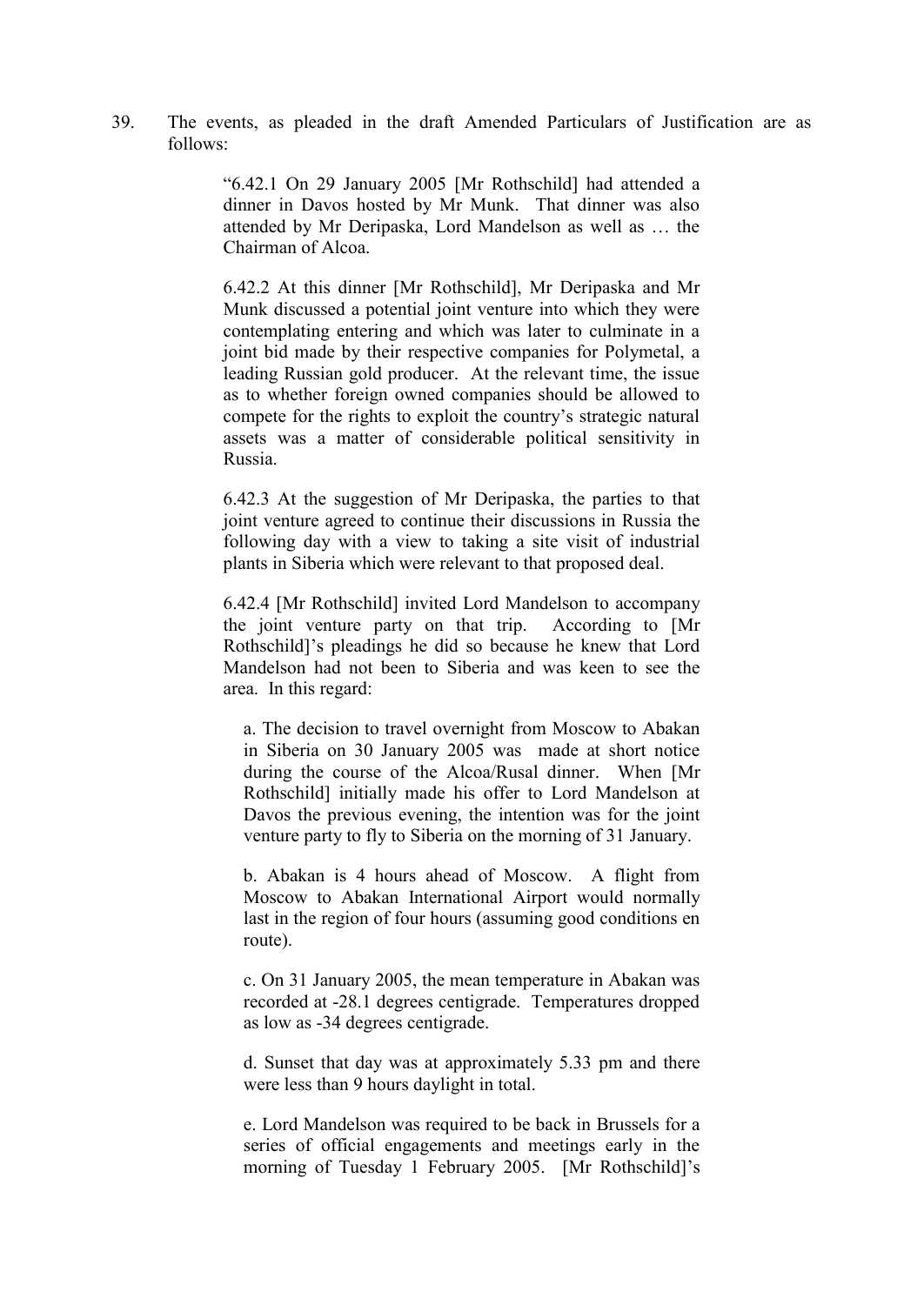private jet was designated to fly Lord Mandelson back to Brussels and was booked to leave Abakan at 5.15am local time on the morning of 1 February. The plane was scheduled to land at Brussels Airport at 6.51am local time…

6.42.5 Had [Mr Rothschild] kept to the itinerary that was anticipated when he first invited Lord Mandelson and had the joint venture party flown to Abakan on the morning 31 January 2005, Lord Mandelson"s supposed sight-seeing trip to Siberia would have taken place largely (and quite possibly entirely) in darkness, in extreme sub zero temperatures and would have barely lasted 12 hours in total. In the circumstances, there was no sensible reason for [Mr Rothschild] to invite Lord Mandelson to travel to Russia on 30 January 2005 if the object of the trip was merely to afford him an opportunity to visit Siberia as a place of interest.

6.42.6 Further [Mr Rothschild] must have applied his mind to the transport arrangements and to where Lord Mandelson would stay in Siberia on a private trip arranged at such short notice in mid winter. In view of subsequent events (see below) it is to be inferred that the understanding was that Lord Mandelson would fly with the rest of the party from Moscow to Siberia on Mr Deripaska's private jet, would stay at Mr Deripaska"s compound/chalet in a ski resort in Siberia with the rest of the party at Mr Deripaska"s expense and would be flown back to Brussels on [Mr Rothschild]'s jet or that of Mr Deripaska. As [Mr Rothschild] must also have known at this stage, Lord Mandelson would not be paying for the flights or the hospitality whose costs would be met by himself and/or Mr Deripaska. These were substantial benefits (in which context para 6.44 below is repeated). It is also to be inferred at this stage that when an overnight stay in Moscow was envisaged, that [Mr Rothschild] would have known that the hotel would have been of a high standard and that [Mr Rothschild] or Mr Deripaska would have paid that bill too.

6.42.7 [Mr Rothschild] must have known that it was unlikely that Lord Mandelson would have disclosed the fact of the trip or the details of the free travel and hospitality received precisely because it was compromising of his position.

6.43 On 30 January 2005 [Mr Rothschild] and Lord Mandelson flew from Davos to Moscow in [Mr Rothschild]"s private jet. Lord Mandelson did not pay for the flight, which was funded directly or indirectly by [Mr Rothschild] and represented a substantial benefit to Lord Mandelson …

6.44 [Mr Rothschild] would or should have appreciated that in giving himself, and arranging for Mr Deripaska to give such favours to Lord Mandelson he was exposing Lord Mandelson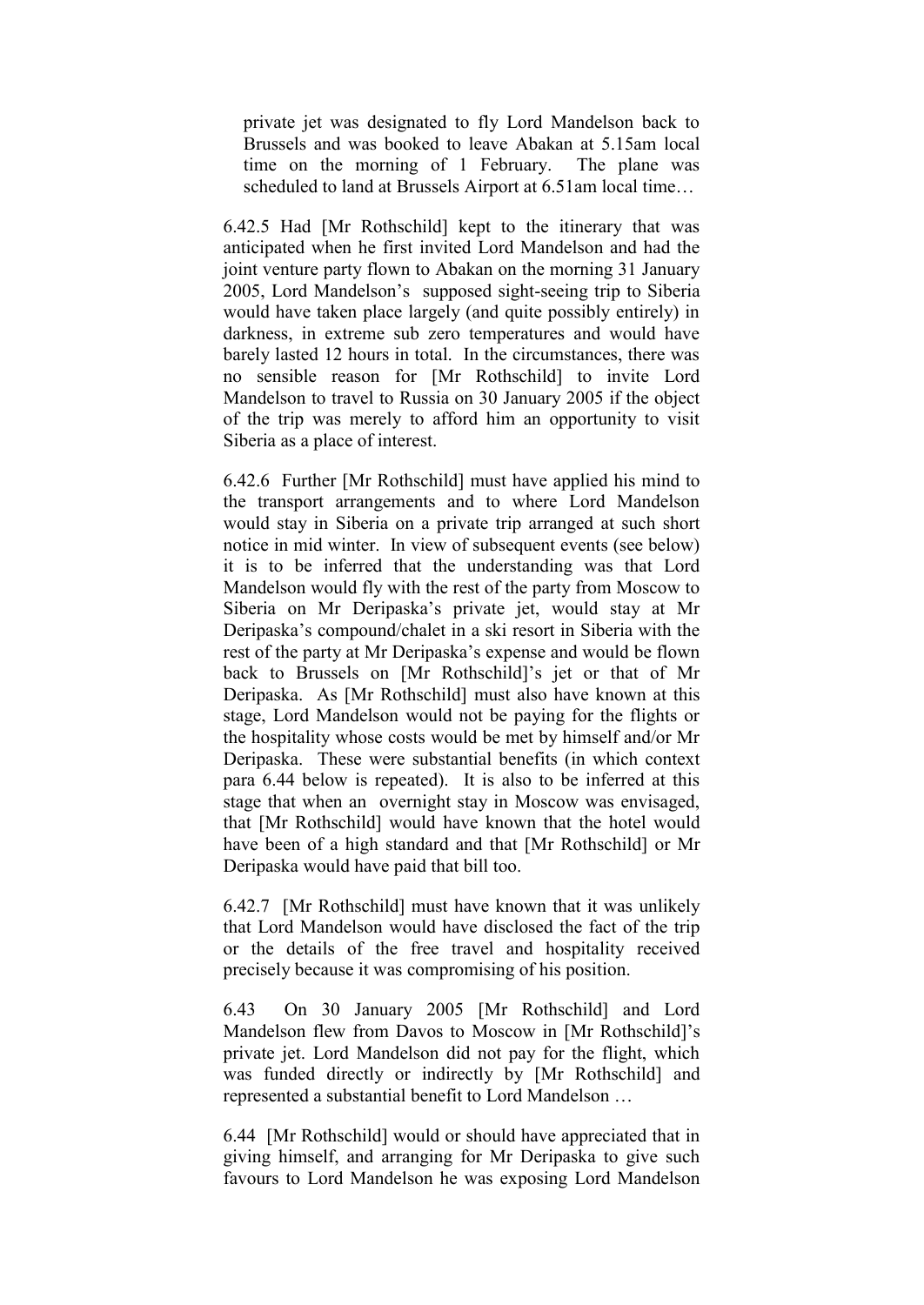to allegations of taking favours from [Mr Rothschild] and Mr Deripaska in the context of a private business trip and where Mr Deripaska"s business interests in particular (including Roussel) closely engage (and were likely to continue to engage) issues relating to EU trade policy. The trip was not made on EU business and was not paid for by the EU. Nor in consequence were any representatives of the EU present to record what Lord Mandelson did or said or to ensure transparency. Notwithstanding the fact that he met with a Russian government minister during the trip Lord Mandelson similarly failed to disclose either the fact or nature of the visit to two officials at the European Commission on his return to Brussels.

6.45 These actions by [Mr Rothschild] and the resulting favours exposed Lord Mandelson to the accusation that he was thereby beholden to [Mr Rothschild] and Mr Deripaska and Rusal.

6.46A By its very nature (see paragraph 50 below), [Mr Rothschild]"s decision to invite Lord Mandelson on a business trip to Russia was likely to involve Lord Mandelson being placed in situations pertaining to the commercial interest of Mr Deripaska and [Mr Rothschild] and thereby would expose him to accusations that he was beholden to or unduly close to or unfavourably predisposed to the commercial interests of Mr Deripaska (and those of his companies and business partners, including [Mr Rothschild]) in a way which conflicted with the objectivity and independence of commercial interests required of his role as EU trade commissioner.

6.46 Prior to leaving for Moscow Mr Deripaska was engaged by [Mr Rothschild] to arrange a private meeting between a Russian minister and Lord Mandelson which the latter had requested. Mr Deripaska arranged for the dinner to take place at the Cantinetta Antinori Restaurant. Lord Mandelson did not disclose the fact or nature of the dinner to the European Commission on his return to Brussels. The dinner was arranged without any reference to Lord Mandelson"s office. [Mr Rothschild] must have known that Mr Deripaska was keen to foster a relationship with Lord Mandelson … and it was at least likely that the dinner and the private room would be paid for by Mr Deripaska, having regard also to paragraph 6.47 below.

6.47 On the evening of 30 January 2005 a "closing dinner" was held in Moscow in anticipation of the Alcoa deal"s completion. The dinner which was booked by Mr Deripaska, was held in a large private room on the first floor at the Cantinetta Antinori and was attended by Mr Deripaska together with others [including representatives of Alcoa] and Peter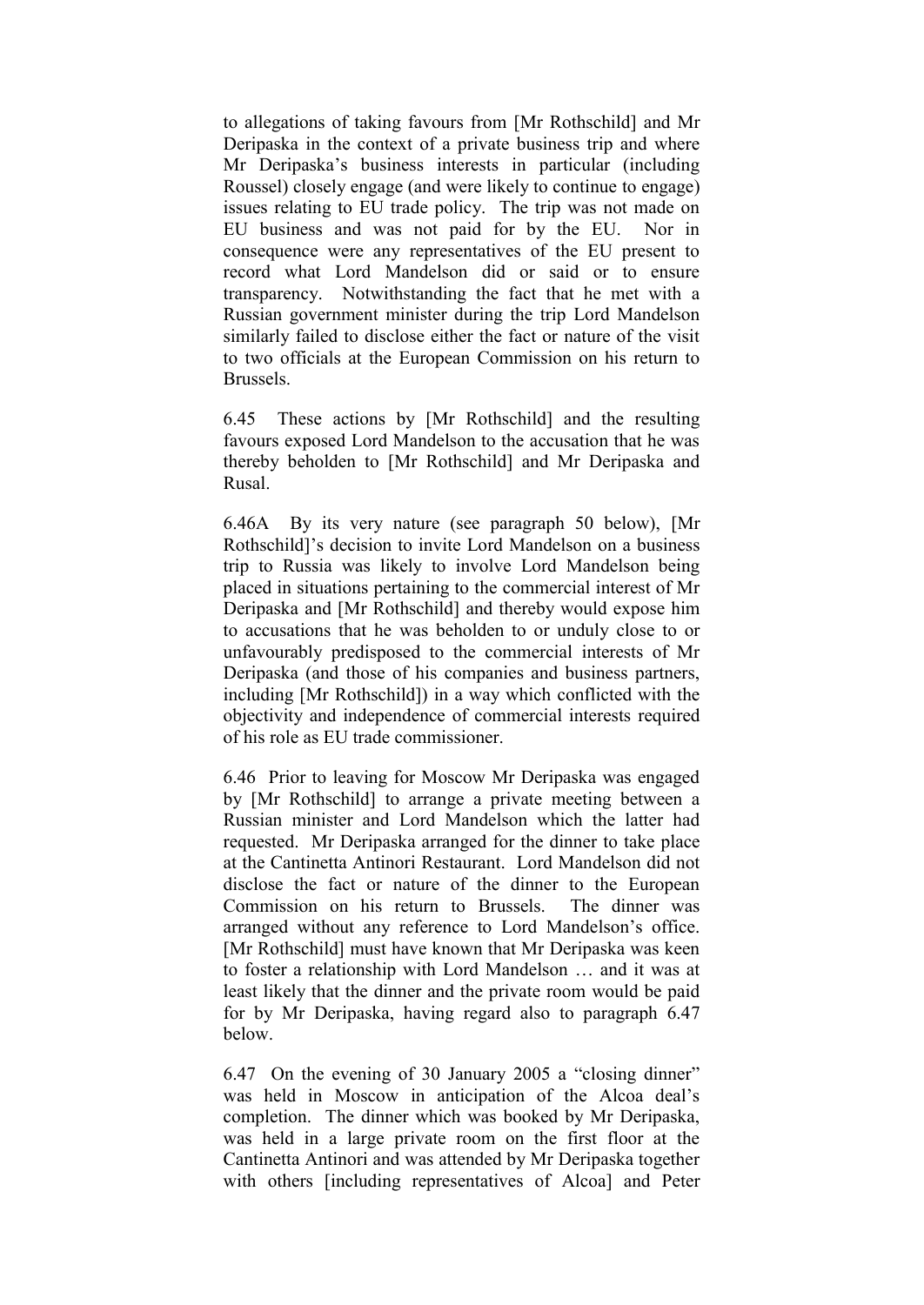Munk, who had hosted the dinner in Davos the previous evening was also present.

6.48 On arrival in Moscow (if not before) [Mr Rothschild] was invited by Mr Deripaska to join the dinner referred to in paragraph 6.47. By then (if not before) [Mr Rothschild] knew that Mr Deripaska had arranged for Lord Mandelson to dine with a Russian minister at the same restaurant as his own party. [Mr Rothschild] went to the restaurant with Lord Mandeleson.

6.49 On arrival at the restaurant or if not before, [Mr Rothschild] knew that Mr Deripaska had booked a large private room at the Cantinetta Antinori for his own party and therefore that he had, or was likely to have guests with business interests connected with his own. [Mr Rothschild] took Lord Mandelson to the large private room (the Russian minister having not yet arrived) and introduced him to a party which essentially of those involved in the Alcoa-Rusal deal and those involved with the potential joint venture in Siberia (the unifying feature being Mr Deripaska"s private business interests). This was likely to give the impression that Lord Mandelson was well disposed towards Mr Deripaska and [Mr Rothschild] and their commercial interests, especially in the context of the favours given to Lord Mandelson in terms of travel and hospitality. All those present would have appreciated the obvious importance of EU trade policies generally, and EU aluminium tariff policies in particular, to Mr Deripaska"s commercial interests.

6.49A After Lord Mandelson had left the Alcoa dinner to take up his engagement with the Russian minister, [Mr Rothschild] and Mr Deripaska subsequently went downstairs to the room where that dinner was taking place and stayed with Lord Mandelson and the Russian minister for a period of some 15 minutes.

6.50 In bringing him to the dinner and then appearing with Mr Deripaska at Lord Mandelson"s meeting with the Russian minister, [Mr Rothschild] self-evidently exposed Lord Mandelson to the accusation that he was by his attendance favourably disposed to Mr Deripaska and his commercial interests, so compromising (or at the least putting at risk) Lord Mandelson"s independence as Commissioner and calling his integrity into serious question. That exposure was aggravated by the background of favour arising from the undeclared travel and hospitality (given and to be given) as pleaded above and below.

6.50 Following the conclusion of the Alcoa dinner [Mr Rothschild], Mr Deripaska, Mr Munk and Lord Mandelson travelled from Moscow to Siberia. As to this trip to Siberia: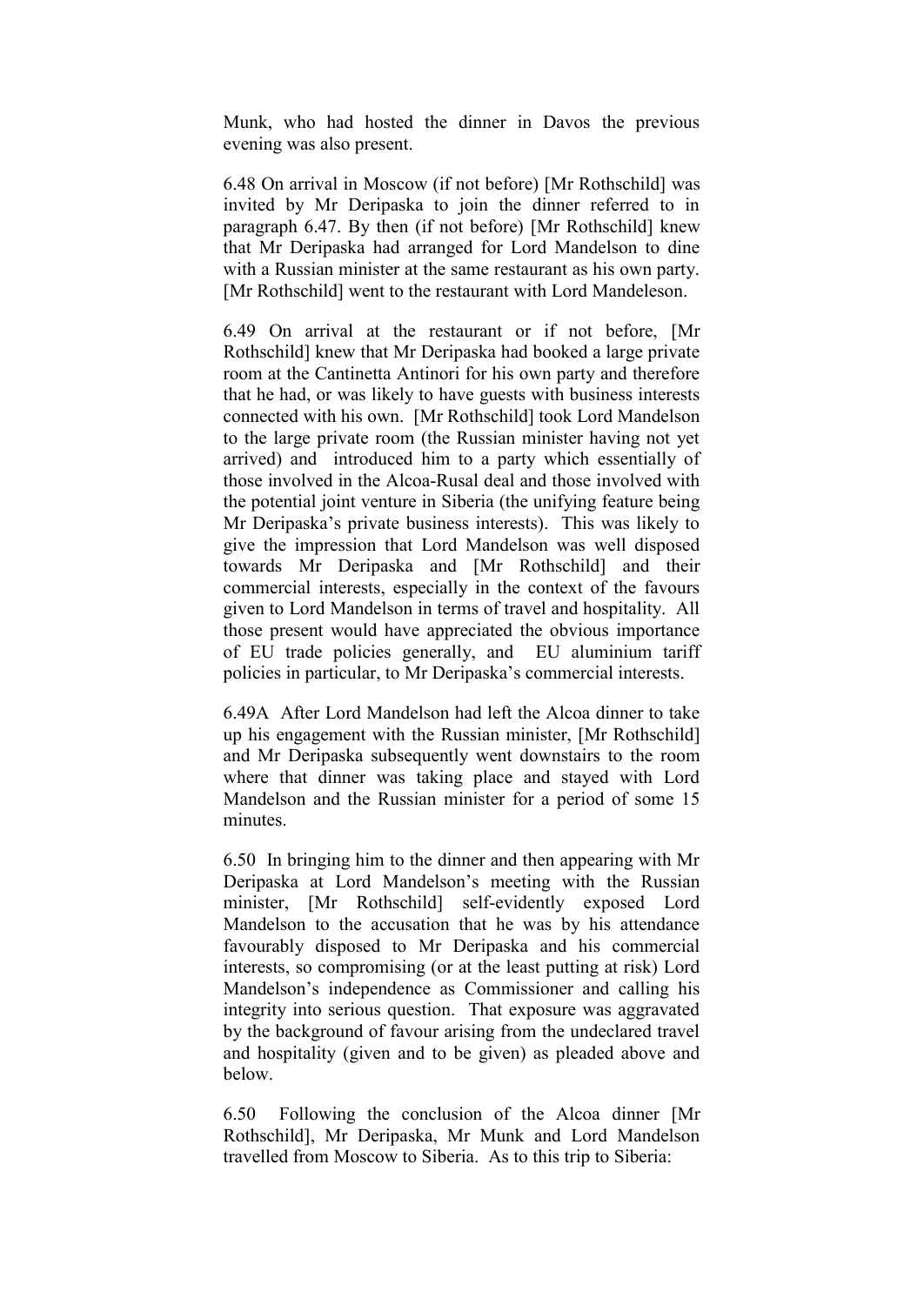6.50A.1 In fact, and as pleaded in paragraph 6.42.4(a) above during the course of the Alcoa/Rusal dinner on 30 January 2005 a decision was taken by [Mr Rothschild], Mr Deripaska and Mr Munk to depart from Moscow that evening  $-$  i.e. after the conclusion of the dinner and after [Mr Rothschild], Mr Munk and Lord Mandelson had been allowed an opportunity to return to their hotel to gather their belongings. The reason for this decision was apparently to afford the joint venture parties sufficient daylight to inspect the relevant industrial plant. In this regard:

a. The parties (including Lord Mandelson) flew from Moscow to Abakan International Airport in Mr Deripaska"s private jet.

b. On arrival at Abakan Airport the parties immediately travelled to the industrial plant. This visit took up the majority of the day. It is to be inferred that Lord Mandelson also accompanied Mr Deripaska and Mr Munk on the site visit at the said plants, not least having regard to: the suddenness and ad hoc nature of these arrangements; Lord Mandelson's status; the presence on that site visit of another person with no direct interest in the proposed joint venture (Mr Taylor); the matters pleaded in paragraph 6.50A(c) below; the adverse weather conditions in Siberia.

c. The parties then travelled to Mr Deripaska"s Siberian compound/chalet where they spent the evening being entertained by Mr Deripaska. Lord Mandelson and Mr Munk stayed in the same chalet there, prior to Lord Mandelson having to leave sometime before the anticipated departure of [Mr Rothschild]"s private jet from Abakan at 5.15 am the following morning. Neither that flight, nor any of the hospitality which he received while in Siberia was declared by Lord Mandelson on his return to Brussels…"

6.50A.2 Accordingly [Mr Rothschild] invited Lord Mandelson on a business trip:

a. The principle purpose of which was to allow [Mr Rothschild], his patron Mr Deripaska and latter's business partner, Mr Munk, to inspect assets relevant to the viability of a major and politically sensitive venture;

b. Which was organised, paid for and funded by Mr Deripaska, the owner of companies with substantial and continued interest in the EU market, and by a person closely associated with those interests ([Mr Rothschild]) and which necessarily involved Lord Mandelson accepting (and being seen to accept) substantial hospitality and travel benefits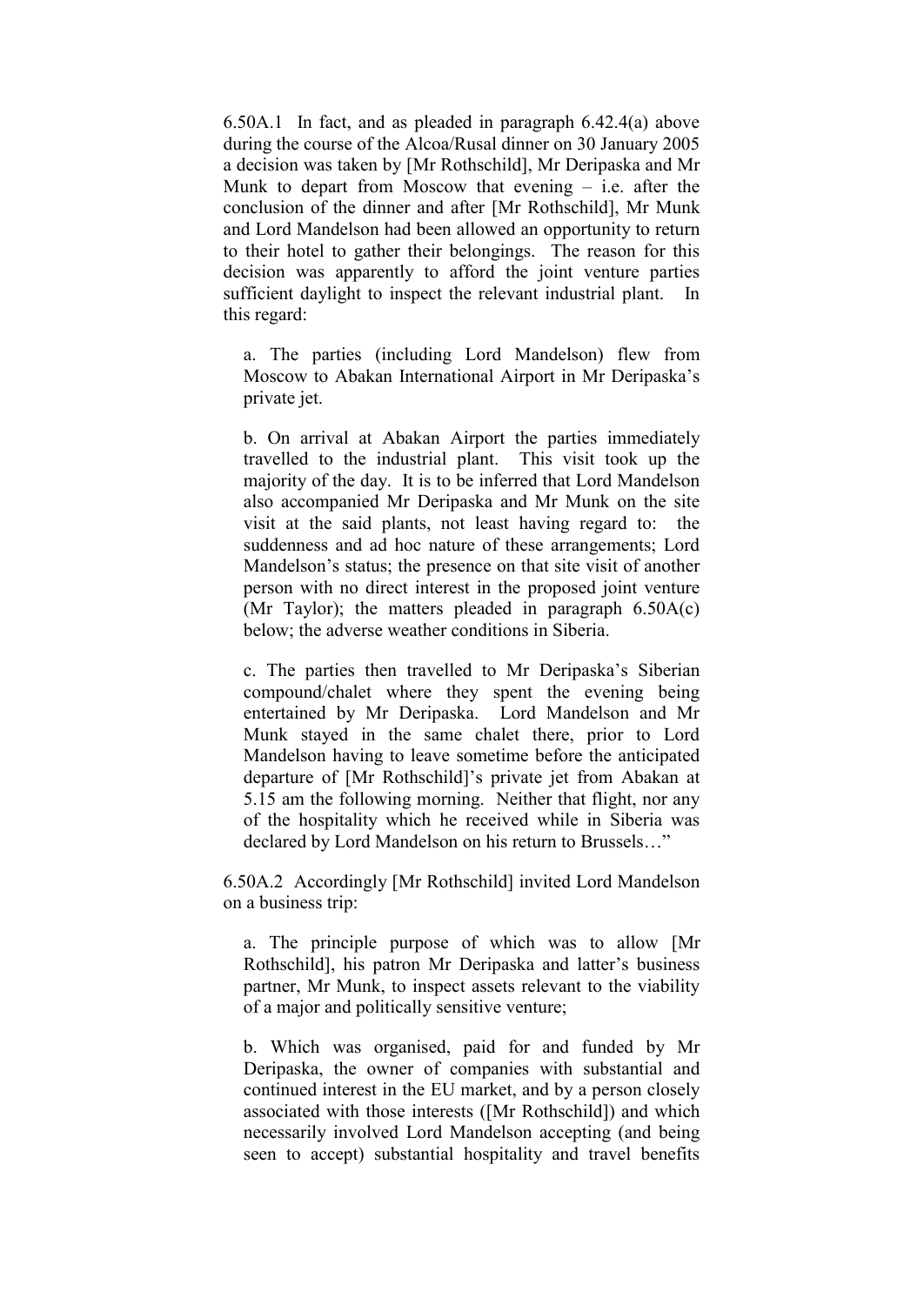from Mr Deripaska and [Mr Rothschild] in the direct context of that proposed commercial venture;

c. Which self-evidently conflicted with Lord Mandelson"s role as Trade Commissioner and which was accordingly likely to leave Lord Mandelson susceptible to the charge that he was favourably disposed or aligned to Mr Deripaska and the commercial interests of his company;

d. Which hospitality and benefits by the same token Lord Mandelson was most unlikely to declare formally or otherwise publicly admit.

6.51 Against this background and, further, in light of:

(1) the reality of Lord Mandelson"s relationship with Mr Deripaska and the false statements which he made in October 2008 to the effect that his relationship with Mr Deripaska had commenced only in 2006 (as pleaded at paragraphs 6.19-6.25 above and which [Mr Rothschild] also would have known were false);

(2) Lord Mandelson"s extraordinary evasiveness in October 2008 as to whether he had discussed aluminium tariffs with Mr Deripaska (paragraphs 6.33-6.34) and his failure to disclose the fact or nature of his visit to Russia between 30 January and 1 February 2005 to the European Commission (paragraph 6.43, 6.44 and 6.50 A.1(c) above).

(3) [Mr Rothschild]"s own conduct in seeking to divert political and media attention away from investigating the truth of Lord Mandelson"s relationship with Mr Deripaska (paragraphs  $6.26 - 6.32$  above);

(4) [Mr Rothschild]"s willingness on other occasions: to seek to acquire political influence on behalf of Mr Deripaska and his companies by means which [Mr Rothschild] knew to be insalubrious ( paragraph 6.32(c) above); To place Lord Mandelson in a situation where he was (or ran the risk of being seen to be beholden to Mr Deripaska) despite his awareness of Lord Mandelson"s role as Commissioner and the scrutiny his conduct was likely to attract as a result of his past conduct (paragraph 6.15 and 6.21 above),

There exist reasonable grounds for believing that:

a. Lord Mandelson did discuss aluminium tariffs with Mr Deripaska on the Russian trip in terms which are open to criticism as inappropriate;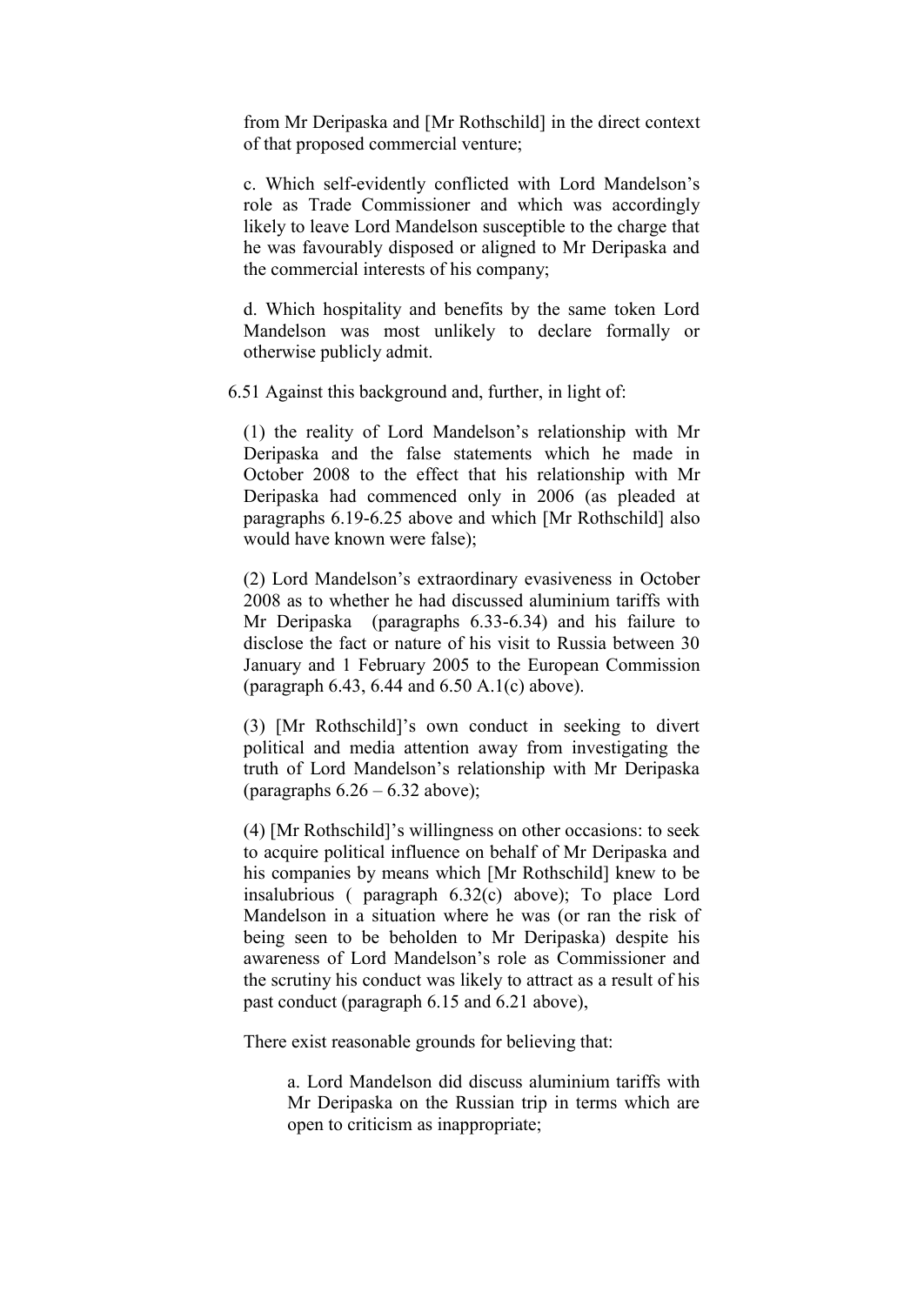b. [Mr Rothschild] facilitated contact and encouraged an inappropriate relationship between Lord Mandelson and Mr Deripaska in the context of which those discussions could occur."

### SUBMISSIONS

- 40. In support of his submission that the proposed case on justification has no reasonable prospect of success Mr Tomlinson makes the following submissions. The Particulars, albeit very long, are notably short on any substance as regards Mr Rothschild. It is not said why Mr Rothschild should have foreseen or did foresee that he was exposing Lord Mandelson to accusations of conflict of interest. Further any accusations of conflict of interest would be highly unreasonable so they could not reasonably bring Lord Mandelson into disrepute. ANL must accept that Lord Mandelson was there as a friend of Mr Rothschild (because the case for ANL is now based on Mr Rothschild"s own evidence). Lord Mandelson had no interest (professional or otherwise) in the proposed joint venture between Mr Deripaska and Mr Munk. So there were no interests which might conflict with any duties of Lord Mandelson as EU Trade Commissioner.
- 41. Similarly, Mr Tomlinson submits that there are no reasonable grounds for believing that Lord Mandelson discussed aluminium tariffs with Mr Deripaska on the trip to Siberia. Further, Lord Mandelson and Mr Deripaska had been together in Davos and there was nothing to suggest that any discussion they had took place on the trip to Siberia. There were no particulars as to the alleged discussion.
- 42. Further, Mr Tomlinson submits that even assuming (which is denied) that Lord Mandelson's conduct in accepting Mr Deripaska's hospitality could fairly be criticised, what has to be justified is a defamatory meaning that Mr Rothschild is responsible for this, and there is no basis for suggesting that he was responsible.
- 43. Having carefully considered these submissions, I nevertheless come to the view that ANL does have a real prospect of success in proving the truth of the meanings which it proposes to include in the Defence if given permission.
- <span id="page-19-0"></span>44. It is important for me to stress that I am, in this judgment, making no finding that ANL"s case will probably succeed at trial. This is important not only for Mr Rothschild but also for Lord Mandelson. This judgment cannot be read as containing any criticism or finding of fact adverse to Lord Mandelson. He is not a party to these proceedings and no submissions have been made on his behalf. It would not be fair of anyone to read these remarks as a criticism by me of him. In the circumstances it is not appropriate that I should set out in detail the reasons why I consider the case proposed to be pleaded in the Amended Defence have the sufficient prospect of success to go forward.

#### CASE MANAGEMENT CONSIDERATIONS

45. Both parties agree that even if the proposed Amended Defence satisfies the tests considered above in this judgment, nevertheless as a matter of discretion the court can refuse permission on case management grounds. Mr Tomlinson submits that permission should be refused on this basis. He submits the application is too late, and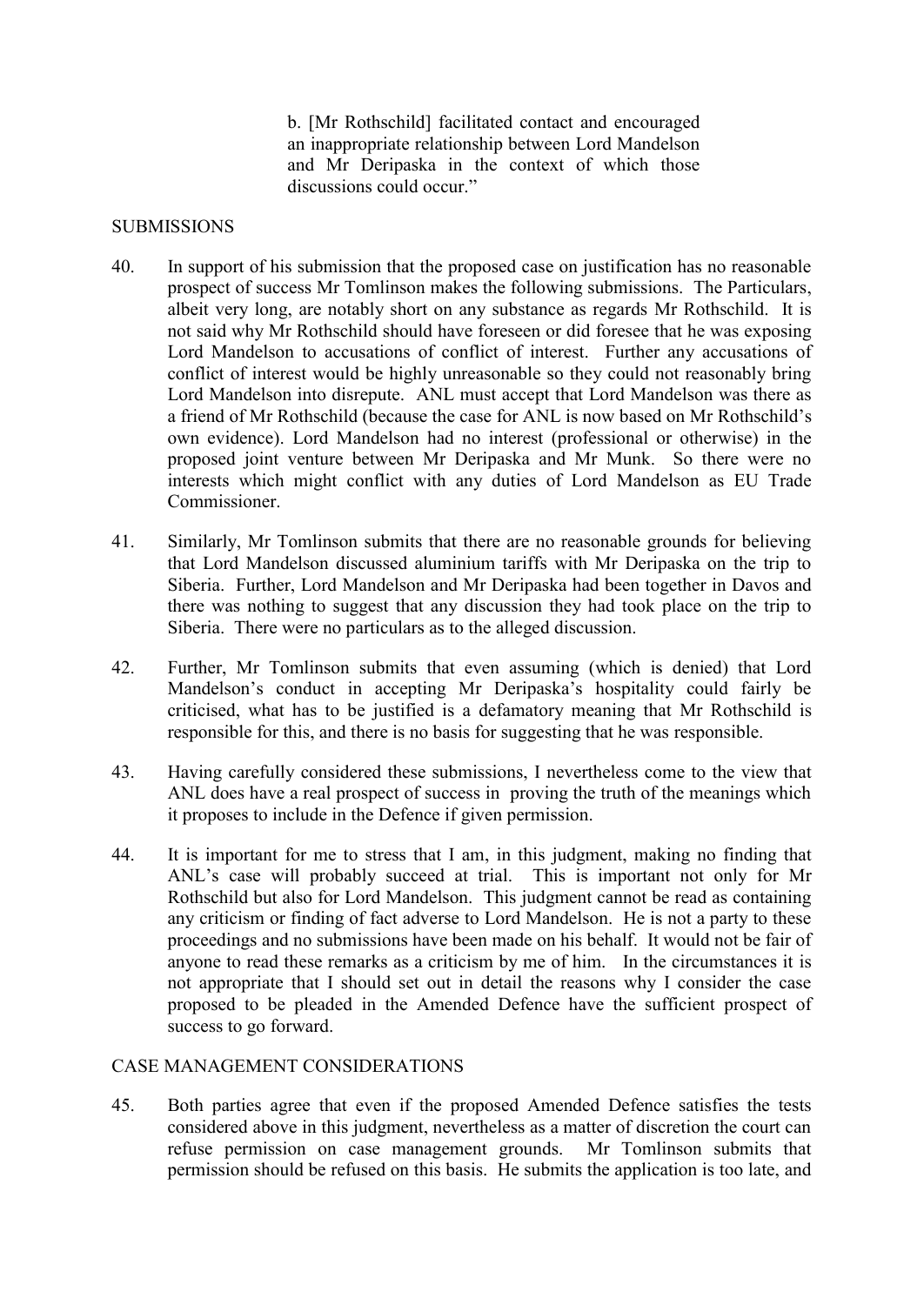the lateness has not been adequately explained. He refers to the timetable of the proceedings which I have briefly set out above. ANL served no witness statements, and offered no explanation for its failure to do so, and its failure to make its position clear as recently as last month.

- 46. Further, Mr Tomlinson submits that it is wrong in principle for a defendant to advance a case based upon a claimant"s witness statements. A claimant is under no obligation to adduce the evidence contained in those statements: see *Pell v Express Newspapers*  [2003] EWHC 1649 at para 24 and *McPhilemy v Times Newspapers* (2) [2000] WLR 1732. Moreover, insofar as a defendant may be entitled to rely on the evidence of a claimant, he must take it as it stands. He cannot select parts of the statements and reject others. In the present case for example the statement of the claimant rejects any notion that Mr Deripaska ever discussed aluminium tariffs with him, or, so far as Mr Rothschild is aware, with Lord Mandelson when in Davos, Moscow or otherwise.
- 47. Mr Caldecott submits that the lateness of the application, and the unusual way in which the case has proceeded are both attributable substantially to the course which Mr Rothschild has chosen to pursue, which, he submits, is not consistent with the Pre-Action Protocol and the modern practices based on the CPR in particular the overriding objective. These are sometimes summarised as being based on the principle that the parties should put their cards on the table. Mr Caldecott relies on the observations of Eady J in *DAR v Taylor* 17 May 2001 unreported para 26 and *Abu v NGN Limited* [2003] 1 WLR 220 1 at para 9. Mr Rothschild had written a letter of claim in accordance with the Pre-action Protocol dated 26 May 2011.
- 48. Mr Caldecott submits that the provisions of the Pre-Action Protocol are a key part of the Civil Justice Reforms instituted over ten years ago now. Its purpose is to allow the parties to make "an informed judgment" on the merits, through "earlier access to the information they need". It follows that if a claimant omits to give a candid response to questions from a defendant and in particular if he fails to give sufficient explanation to enable the defendant to appreciate why the words are inaccurate, that in itself may be significant in terms of the inference which a defendant is entitled to draw as to the true facts. The Defamation Pre-Action Protocol represents a policy change of importance. Before that change, claimants were able to rely on the burden of proof, that is the presumption of falsity, in declining to give defendants any pre action assistance as to the nature of the claimant's case.
	- 49. In the letter of claim dated 26 May 2010 Schillings for Mr Rothschild included the following in support of the contention that the gist or sting of the Article was false:

"Firstly Lord Mandelson merely greeted those at the Alcoa/Deripaska dinner as a natural courtesy while he was waiting for another meeting to begin. Tariffs were never discussed by Lord Mandelson and those at the Alcoa/Deripaska dinner.

Secondly the Alcoa/ Deripaska deal was already completed at that stage. It was a completion dinner so it is logically impossible for Lord Mandelson"s presence to have (as you directly allege) "resulted in a deal to sell two of Deripaska"s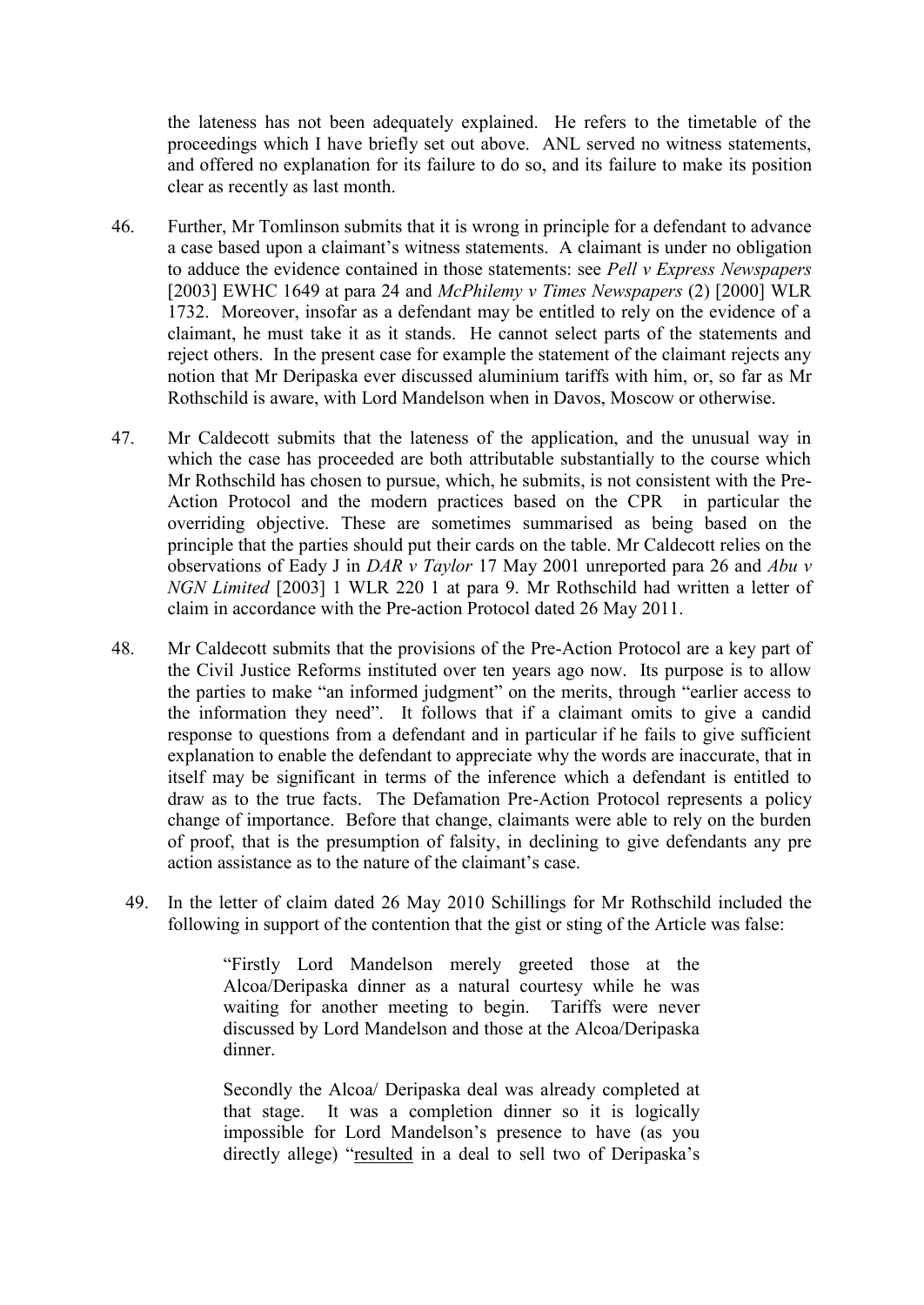giant Russian based Rusal factories to a US firm, Alcoa"; (our emphasis).

It follows therefore that our client cannot logically have been a part of a plot to deploy Lord Mandelson as an ace to seal the Alcoa/Deripaska deal, when no such plot existed".

50. On 7 June ANL replied saying it was making enquiries. On 22 June 2010 Schillings wrote complaining of this failure to respond. On 1 July 2010 ANL did respond the letter included the following:

> "….You have not really dealt with the facts in the article, or your clients position. Presumably therefore you accept the following matters are accurate statements:

> 2.1 Your client has over the past few years become a close friend and advisor of Mr Deripaska, who is also your clients patron. Although this was not reported in the article as it was not relevant, Mr Deripaska and your client have jointly invested in projects for example in Montenegro. Their connection has been recognised for a number of years. …

> 2.2 Your client is also a close friend of Lord Mandelson who at the time of the dinner was the European Union"s Trade Commissioner.

> 2.3 Your client is a businessman who does not hold high or, indeed, any public office. The rules under which your client and Mr Mandelson operate are therefore naturally very different.

> 2.4 Your client flew Lord Mandelson in his private jet to Moscow

> 2.5 The article notes that the trip was arranged with such speed that Lord Mandelson did not have a visa and one had to be arranged by a head of security of Rusal.

> 2.6 Your client attended the dinner in Moscow in January 2005 at the invitation of Mr Deripaska.

> 2.7 Your client invited Lord Mandelson to go to Cantinetta Antinori, knowing that the Rusal/Alcoa party and others were present.

> 2.8 The deal between Rusal and Alcoa was announced the day after the dinner. The Alcoa representatives were in Moscow to complete the deal and the dinner took place the following night to celebrate the completion.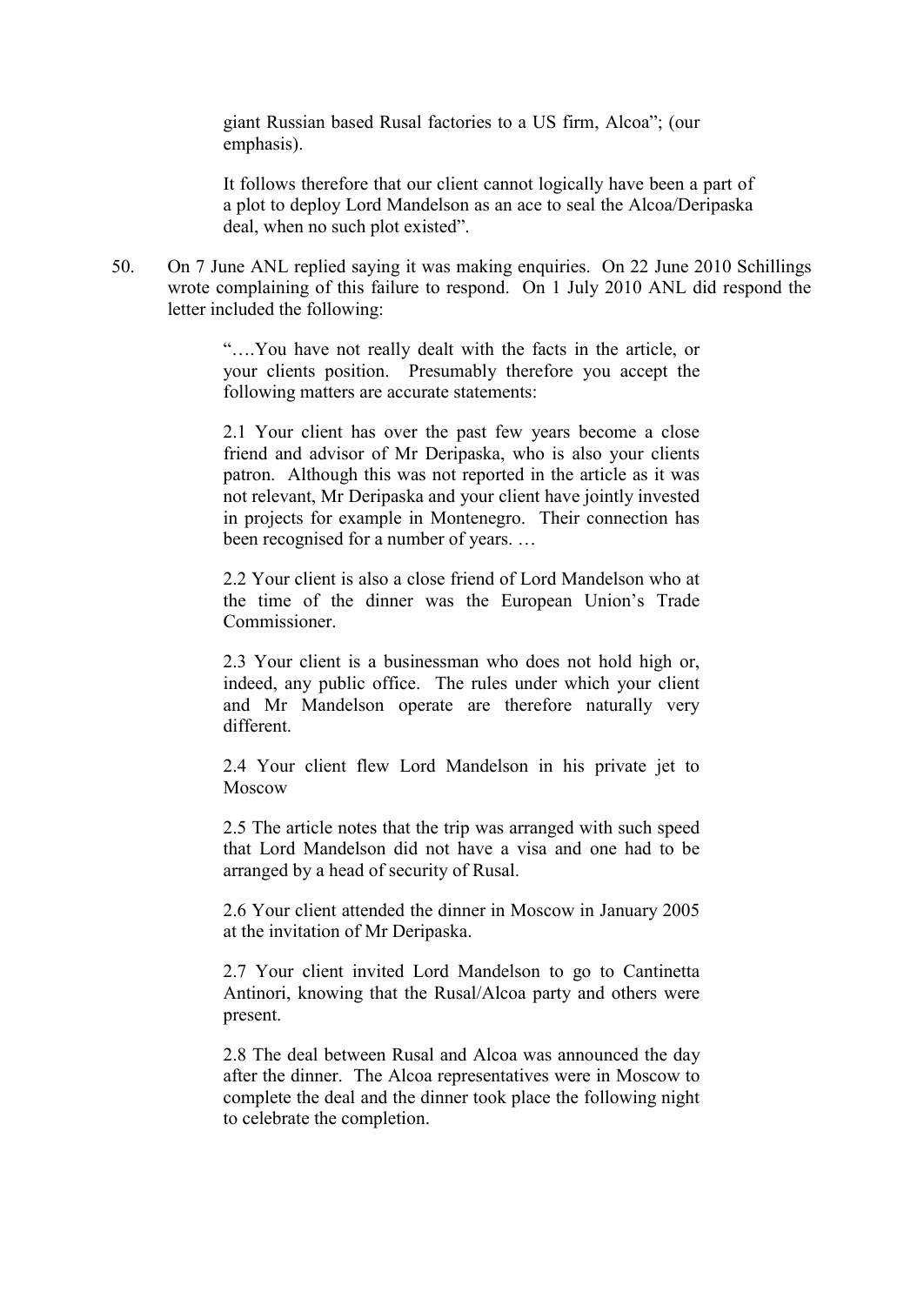3. However, although you ignore most of the contents of the article, you put forward two points which you say show that the sting (an artificial construct in itself) is false:

3.1 You make the point that Lord Mandelson was waiting for another meeting to begin. This rather misses the point. The central point is that he was there at all, but that is a matter for Lord Mandelson. You also overlook the fact that the article does not say that trade tariffs were discussed at the dinner at which Lord Mandelson was present…

4. Finally, you suggest that no attempt was made to check the facts. The same could be said in reply. A list of questions were put to Rusal, for whom your client is an advisor, on the day before publication. They offered no comment. Lord Mandelson was also given the opportunity to comment prior to publication.

In these circumstances, unless you are able to shed more light on your complaint, your client"s demand for damages, and undertaking a statement in open court and an apology are not appropriate."

- 51. No reply was received from Mr Rothschild. On 7 July 2010, he wrote issuing proceedings saying that ANL had still failed to address the substance of his complaint.
- 52. Mr Caldecott submits that the following matters are to be noted in relation to what Mr Rothschild was saying before issuing the claim form. His letter of 26 May did not reveal that the other meeting which Lord Mandelson was present at the restaurant to attend was an unofficial dinner at the same restaurant with a government minister arranged by Mr Rothschild with the assistance of Mr Deripaska. Mr Rothschild does not suggest that he did not know in advance Mr Deripaska was entertaining Alcoa at that restaurant. Mr Rothschild did not advance any explanation as to why Lord Mandelson went to Moscow at such short notice. There is no reference at all to the trip to Siberia, which is now said to be the true purpose of the entire trip. It was clear from the Article that ANL was at that stage unaware of the trip to Siberia. At that stage, therefore, it appeared to ANL that Lord Mandelson and Mr Rothschild did know in advance that the Alcoa deal was taking place.
- 53. Mr Caldecott also submits that the letter of claim failed to point out another matter which is now said to be erroneous in the Article. It did not suggest that Mr Rothschild had no hand in arranging Lord Mandelson's visa, or that it was arranged by someone other than Rusal"s head of security, as is now Mr Rothschild"s case.
- 54. It follows that the absence of any response to the letter of ANL dated 1 July meant that ANL was reasonably entitled to assume that the matter set out in that letter were true in particular those in paragraphs 2.5 and 2.7.
- 55. The matters in relation to the Pre-Action Protocol correspondence were fully pleaded by ANL in para 9 of its defence. The point is unanswered in the Reply.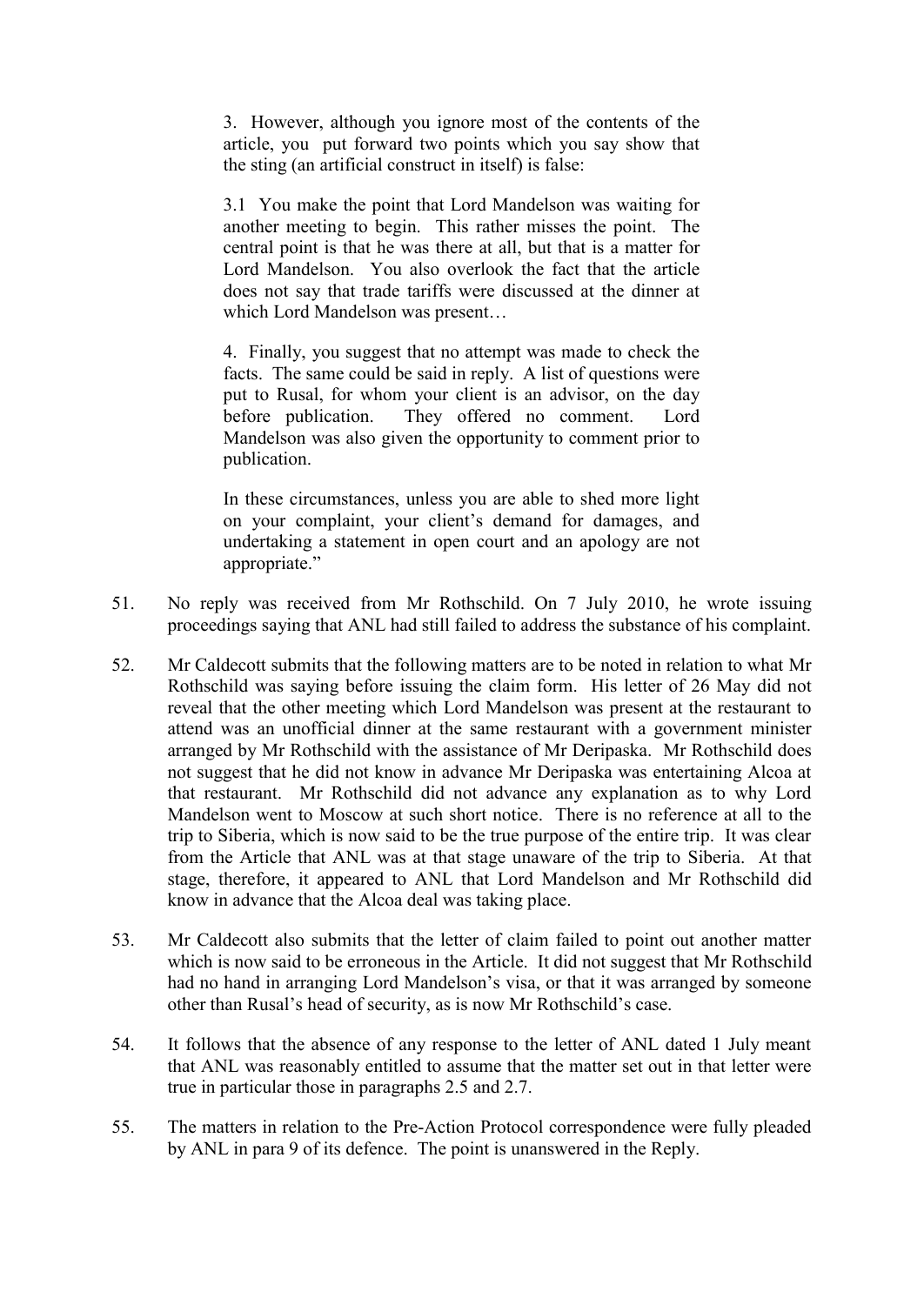- 56. The case advanced by Mr Rothschild in relation to the visit to Siberia emerged for the first time in the Reply, but only in part. It is not until 13 June 2011 that Mr Rothschild revealed for the first time, in a letter from Schillings, that Mr Deripaska was involved in arranging the meeting between Lord Mandelson and the minister at Mr Rothschild"s request. The case made for the first time in the Reply at 4.38.4 that "prior to his arrival at the dinner Mr Rothschild was not aware that anyone other than Mr Munk and Mr Deripaska would be attending the [Alcoa/Rusal] dinner" contradicts one of the points put by ANL in its letter of 1 July 2010, at para 2.7. There is no explanation for why it was not forwarded in July 2010. ANL had sought clarification in a Part 18 request for further information dated 13 July 2011, but Mr Rothschild had declined to respond by letter dated 15 July 2011, and the Master declined to make an order in view of the pending exchange of witness statements.
- 57. It was the witness statements that revealed for the first time the following matters which have been included in the draft Amended Defence:
	- a) The "potential joint venture" which constituted the reason for the lastminute trip to Russia concerned gold mining opportunities in Russia and the former Soviet States. These discussions culminated in an agreement between Mr Rothschild, and Mr Deripaska and Mr Munk to make a joint bid via their respective companies for Polymetal, a leading Russian gold producer. This is now pleaded in the Draft Amended Defence at 6.42.2 which also pleads that:

"At the relevant time, the issue of whether foreignowned companies should be allowed to compete for the rights to exploit the countries strategic natural assets (and if so on what terms) was a matter of considerable political sensitivity in Russia".

- b) The joint venture was a subject of discussion between Mr Rothschild, Mr Deripaska and Mr Munk at a dinner function which Mr Munk had hosted at his Davos chalet on the evening of 29 January 2005 (at which the Chairman of Alcoa was also present). It had been agreed between the parties that discussions should continue in Moscow the following day (30 January) with a view to visiting industrial plants in Siberia which were relevant to the proposed deal. This is now pleaded in the Draft Amended Defence at 6.42.1.
- c) The evidence gave more detail of the arrangements made by Mr Deripaska for an "informal dinner" to be attended by Lord Mandelson and a Russian Minister. A table was reserved for Lord Mandelson and the Minister in a smaller private dining room at the Cantinetta Antinori. Later in the evening, Mr Rothschild and Mr Deripaska had left the Rusal/Alcoa dinner and went downstairs to the room where Lord Mandelson and the Russian Minister were eating and stayed for around ten minutes. This is pleaded in the Draft Amended Defence at 6.48 to 6.50.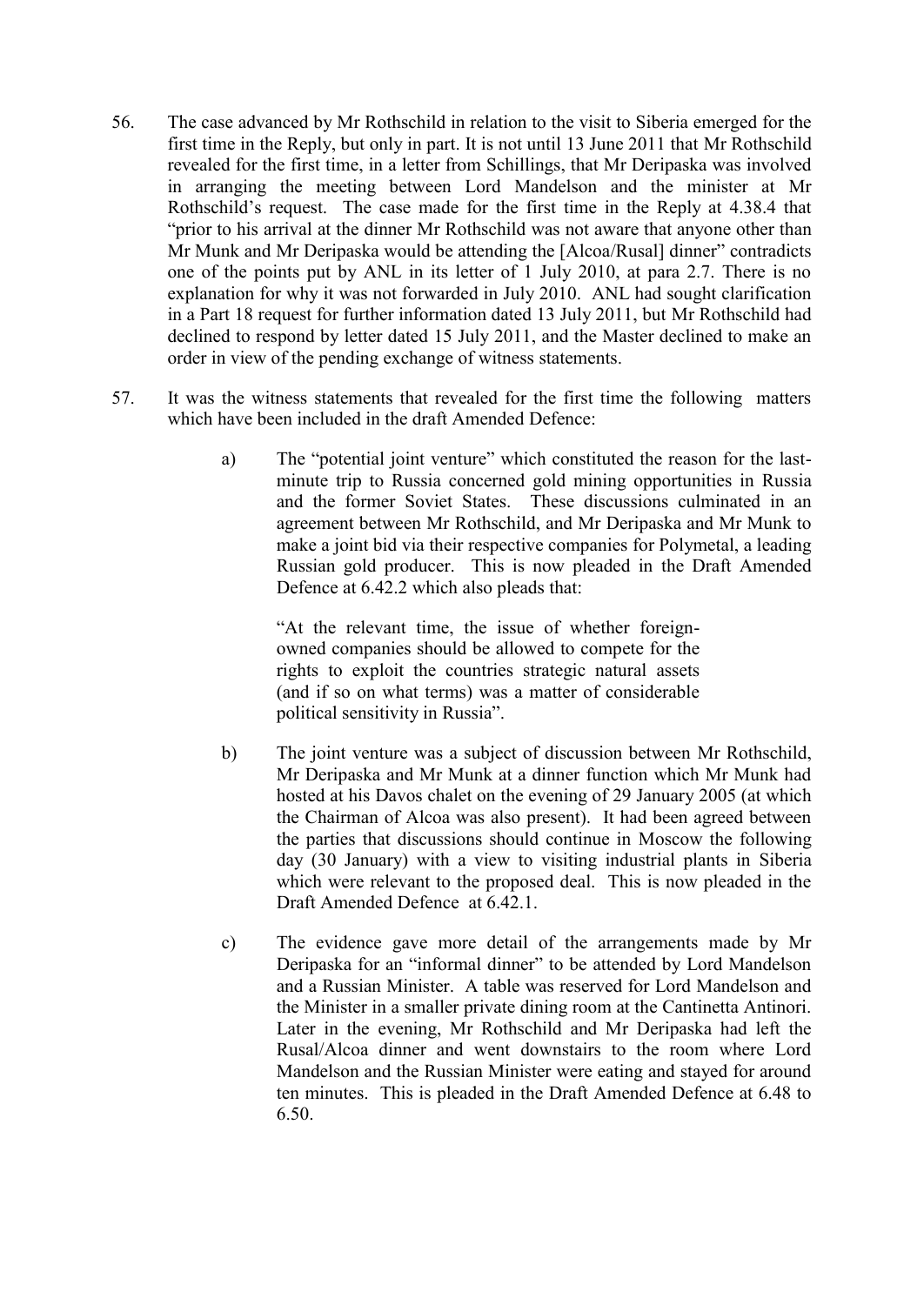- d) The original plan was that the party would stay in a Moscow hotel overnight on 30 January and fly to Siberia from Moscow on the morning of 31 January 2005:
- e) Lord Mandelson needed to be back in Brussels for a meeting early on 1 February 2005. Mr Rothschild's private jet was designated to fly Lord Mandelson back to Brussels and was booked to leave Abakan at 5.15 am local time on the morning of 1 February. The plane was scheduled to land at Brussels airport at 6.51 am local time thus allowing Lord Mandelson to attend his various engagements and Mr Taylor who was also an intended passenger on the flight to make a connecting flight. The consequences of that timetable for the sightseeing scenario are pleaded in the Draft Amended Defence at 6.42.4-5 and 6.42.6-7.
- f) In fact during the course of the Alcoa/Rusal dinner on 30 January 2005 a decision was taken to leave Moscow that evening instead (after the conclusion of the dinner and after Mr Rothschild Mr Munk and Lord Mandelson had been allowed an opportunity to return to their hotel to gather their belongings). The reason for this decision was apparently to avoid "losing most of the next day".
- g) The parties (including Lord Mandelson) flew from Moscow to Abakan in Mr Deripaska"s private jet. This had not previously been revealed.
- h) On arrival at Abakan airport the parties immediately travelled to the industrial plants, (a visit which took up the majority of the day). It appears that Lord Mandelson also accompanied Mr Rothschild Mr Deripaska and Mr Munk on their site visit.
- i) The parties then travelled to Mr Deripaska's Siberian compound or chalet where they stayed the evening (with Mr Munk and Lord Mandelson sharing a chalet and the latter presumably leaving some time before his scheduled departure to Brussels on Mr Rothschild"s jet at 5.15 am). This narrative appears in the Draft Amended Defence at 6.50 A.1.
- 58. Mr Caldecott has not made an application to amend on any alternative basis, such as *Burstein v Times Newspapers Ltd* [2001] 1 WLR 579. In that case the court held that the defendant newspaper was entitled to adduce evidence of "directly relevant background context" in mitigation of damages. Nevertheless, he submits that Mr Rothschild cannot in practice expect to seek vindication from the court in the form of damages, including aggravated damages, and an injunction, without the court being informed of the account of events now given in the Reply and witness statements. In reality no claimant can expect to obtain vindication in the form of substantial damages or an injunction unless he chooses to give evidence in person. Mr Caldecott makes no specific submissions as to how the story might emerge if Mr Rothschild were to choose not to adduce in evidence the witness statements that Mr Rothschild has served. These include statements by himself, Mr Munk and Mr Taylor in addition to statements from others who were on the flight from Davos to Moscow or at one of the dinners referred to on 29 and 30 January 2005.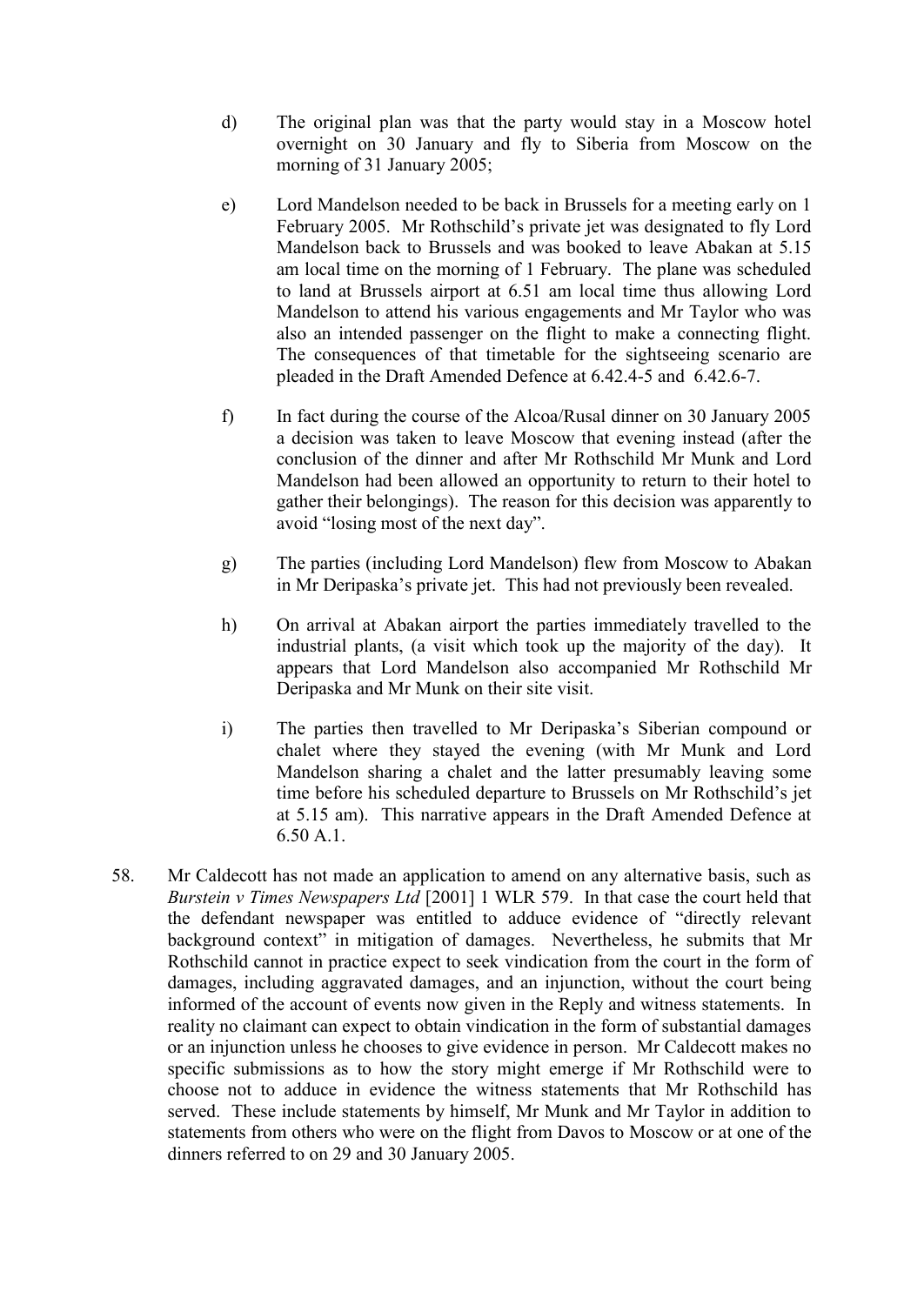- 59. Mr Tomlinson accepts that in order to obtain substantial damages and injunction Mr Rothschild would have to give evidence. He also submits that it would be open to ANL to seek permission to amend to introduce these matters as *Burstein* particulars.
- 60. I accept Mr Caldecott"s submission that there has been a significant change in the way in which libel proceedings (amongst others) are now conducted since the introduction of the CPR and the Pre-Action Protocols. These procedural changes have not of course altered the substantive law of libel, namely that a claimant is entitled to rely on the presumption of falsity. But the days when major libel trials could be conducted without either party knowing in advance the substance of the evidence to be adduced by the other have long since gone. The arguments advanced by Mr Caldecott on the basis of the Pre-Action Protocol letters, and the availability of new information from the witness statements served by Mr Rothschild, are arguments which could not have been advanced to a court before the introduction of these new procedural changes. No case has been cited to me in which these arguments have been advanced in a similar context before now.
- 61. In my judgment, having regard to the overriding objective, it would be unjust and disproportionate to refuse permission to ANL to amend its defence on case management grounds. The new case arises out of information provided by Mr Rothschild, it is closely related to the original case and it does not materially extend the scope of the action or the issues to be investigated at trial. On the contrary, the matters in dispute are reduced. It is common ground that, in any event, this information should be before the trial court in some form, for the purposes of deciding what relief may be appropriate.

# DECISION ON THE APPLICATION FOR PERMISSION TO AMEND AND THE APPLICATION TO STRIKE OUT THE PLEA OF JUSTIFICATION.

62. For the reasons given above, I shall grant permission to ANL amend its Defence in the form proposed.

# MODE OF TRIAL.

- 63. It is now common ground that, as a matter of law, the fact that an order as to the mode of trial may have been made by consent for trial by judge and jury does not bind the court if the application for trial by jury was not made in accordance with CPR 26.11. In this case it was not. It is section 69(3) of the Senior Courts Act 1981 that applies. In these circumstances it is necessary for the court to consider the question of mode of trial afresh. The presumption is in favour of trial by judge alone: see *Thornton v Telegraph Media Group Ltd* [2011] EMLR 29 (CA). It is not suggested in the present case that any of the specified statutory criteria would apply if it were a case under section 69(1), that is to say it is not suggested that this is a case that would, for example, involve prolonged examination of documents.
- 64. Mr Tomlinson submits that the trial should be by judge alone. Mr Rothschild is not Lord Mandelson and his conduct does not involve any issue of public policy. Neither party is a public authority or arm of the state. Although it is not a case involving prolonged examination of documents, the case does require an understanding of matters of background which are of some complexity. A jury trial has to proceed at the pace of the slowest. It can be assumed that a judge would either know, or quickly